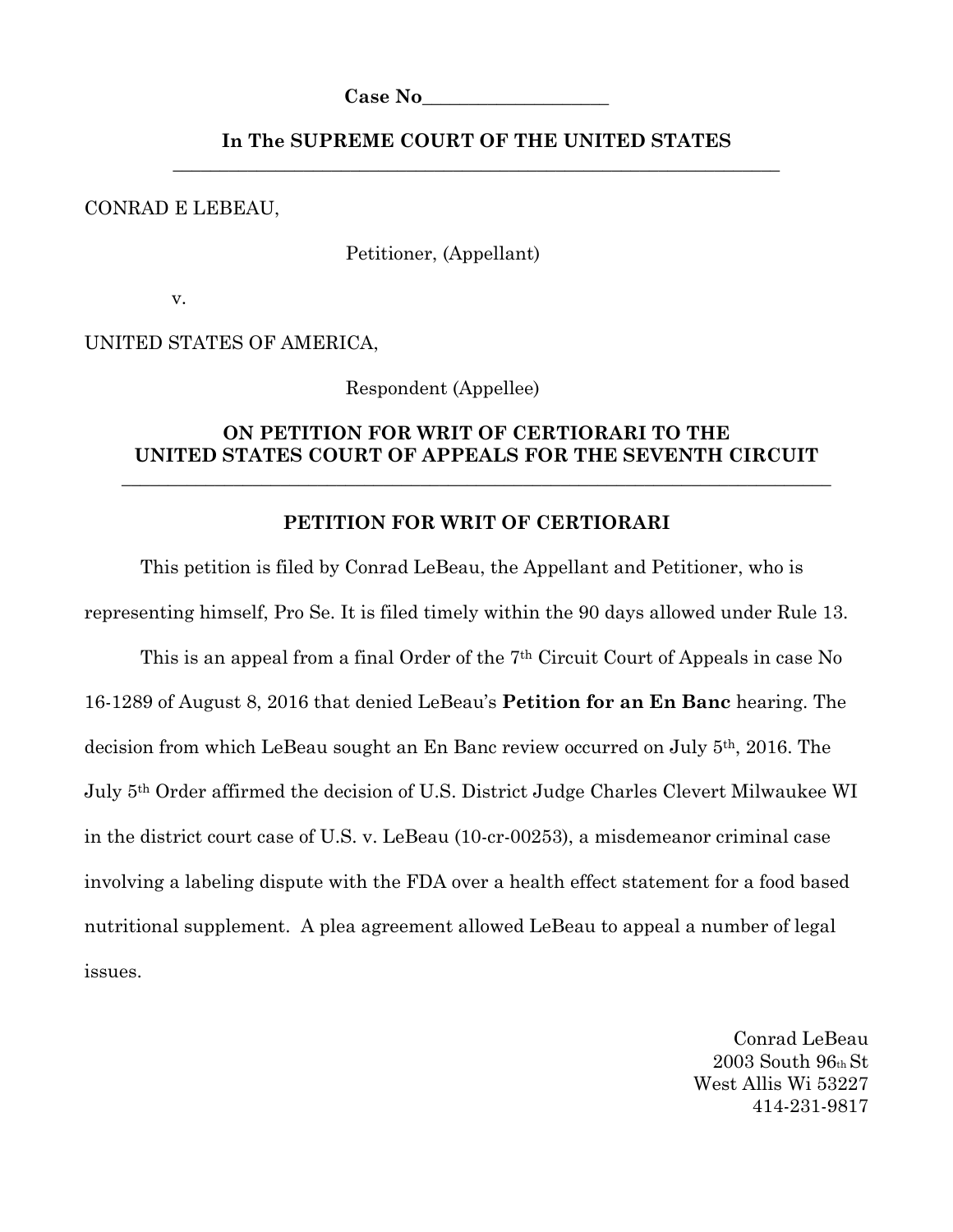#### **QUESTIONS PRESENTED**

The first legal definition of "drug" occurred in the Pure Food Act of 1906. The Congressional Record of 1905/06 indicates that the Pure Food Act of 1906 was intended to protect the public from the evils of narcotics (cocaine, morphine, heroin etc.). The Congressional Record indicates that the Act was never intended to include food and water under the definition of "drug". In 1994, Congress passed the Dietary Supplement, Health and Education Act of (DSHEA) to protect dietary supplements from FDA attempts under the Administrative Procedures Act to classify them as "drugs" because of scientific opinion used in labeling thereof, and thus remove them from the shelves.

Today, millions of Americans deal with a variety of gastrointestinal issues including constipation, food sensitivities, food allergies and other health conditions. The government prosecuted LeBeau because of his "speech" (See Doc 1, page 5) about "Perfect Colon Formula" for his use of 3 words "reduces food allergies" a statement derived from scientific literature (Docs 28 and 75) about the probiotics (L Rhamnosus and L Plantarum).

1. **Question on prevention of disease by educating the public about food:** Would it benefit the health and well being of the American people for the purpose of preventing and reducing disease incidents, if distributors of health foods could cite scientific opinion in the labeling of health foods they distribute to their customers?

2. **Question on scientific research cited in "commercial speech" for foods:**  Does the First Amendment protect the right of commercial speech to state an "**intended use**" of a food for its health benefits, and including the citing of scientific opinion in the labeling thereof?

3. **Question on restraint of trade:** Is the mandate to file an NDA application with the FDA for pre approval of commercial speech about the intended use of a food for the prevention of disease and other health benefits, "restraint of trade" and an over-reach of government authority not authorized under Art 1, Sec 8 of the U.S. Constitution?

4. **Question on defining a "drug"**: To prevent impairing the First Amendment right of commercial speech, when references or citations of scientific research are used in the labeling of a food and dietary supplement, should the "composition" of a "substance," and not its "intended use" be the primary basis for defining when a substance is a drug?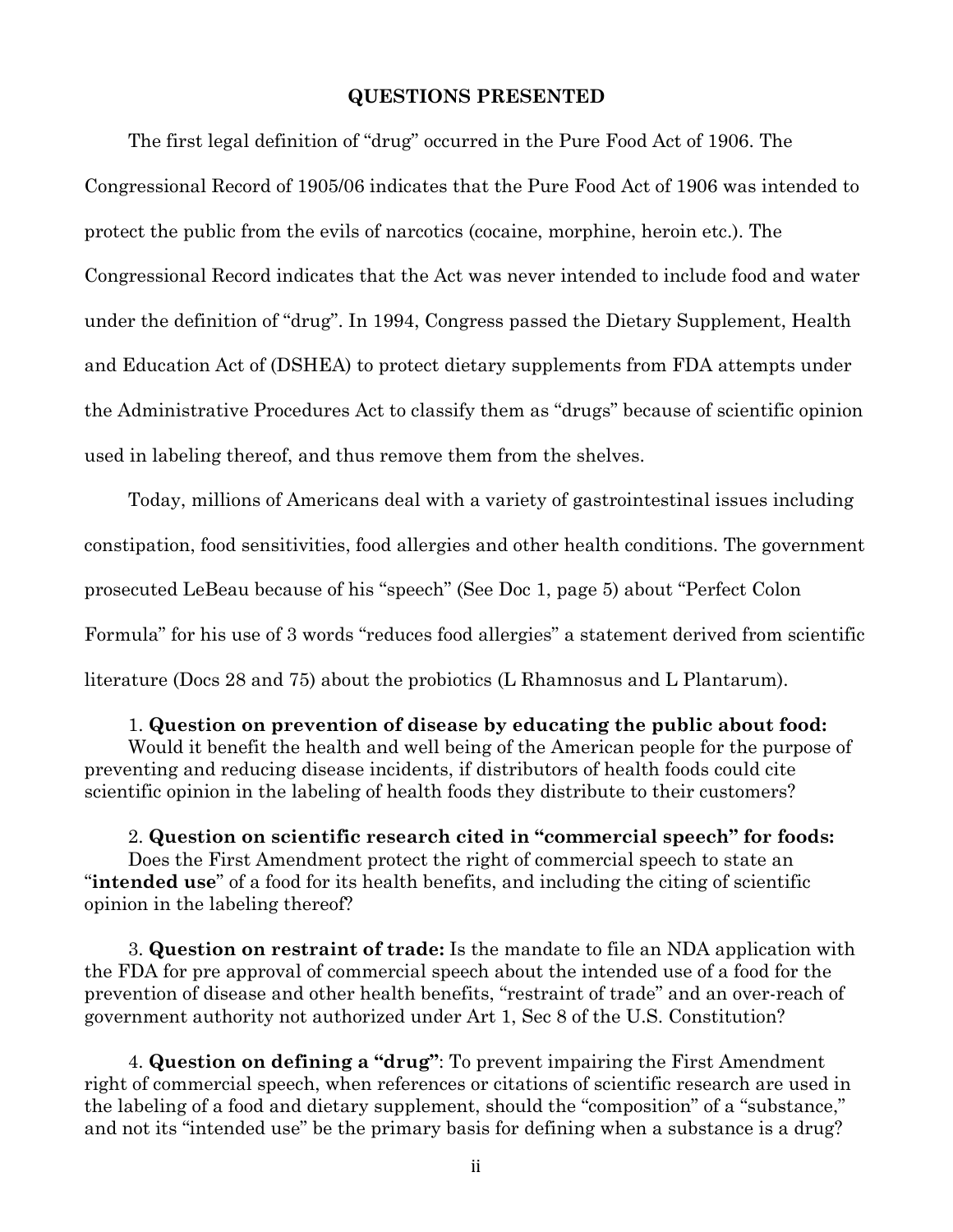### **Parties to the Proceeding**

All parties are listed in the caption.

## **Rule 29.6 Statement**

None of the petitioners is a nongovernmental corporation. None of the petitioners has a parent corporation or shares held by a publicly traded company.

## **Disclosure Statement**

Pursuant to Fed. R. App. P. 26.1, Conrad E. LeBeau is a 73 year-old citizen and informs the Court that he represents himself, pro se, as the Petitioner (Defendant-Appellant). Conrad E LeBeau was a natural person in the district court, the 7<sup>th</sup> Circuit Court of appeals, and will remain a natural person in the U.S. Supreme Court. No corporate interests are involved in this petition for Writ of Certiorari.

Dated: October 13, 2016 Conrad E LeBeau - pro se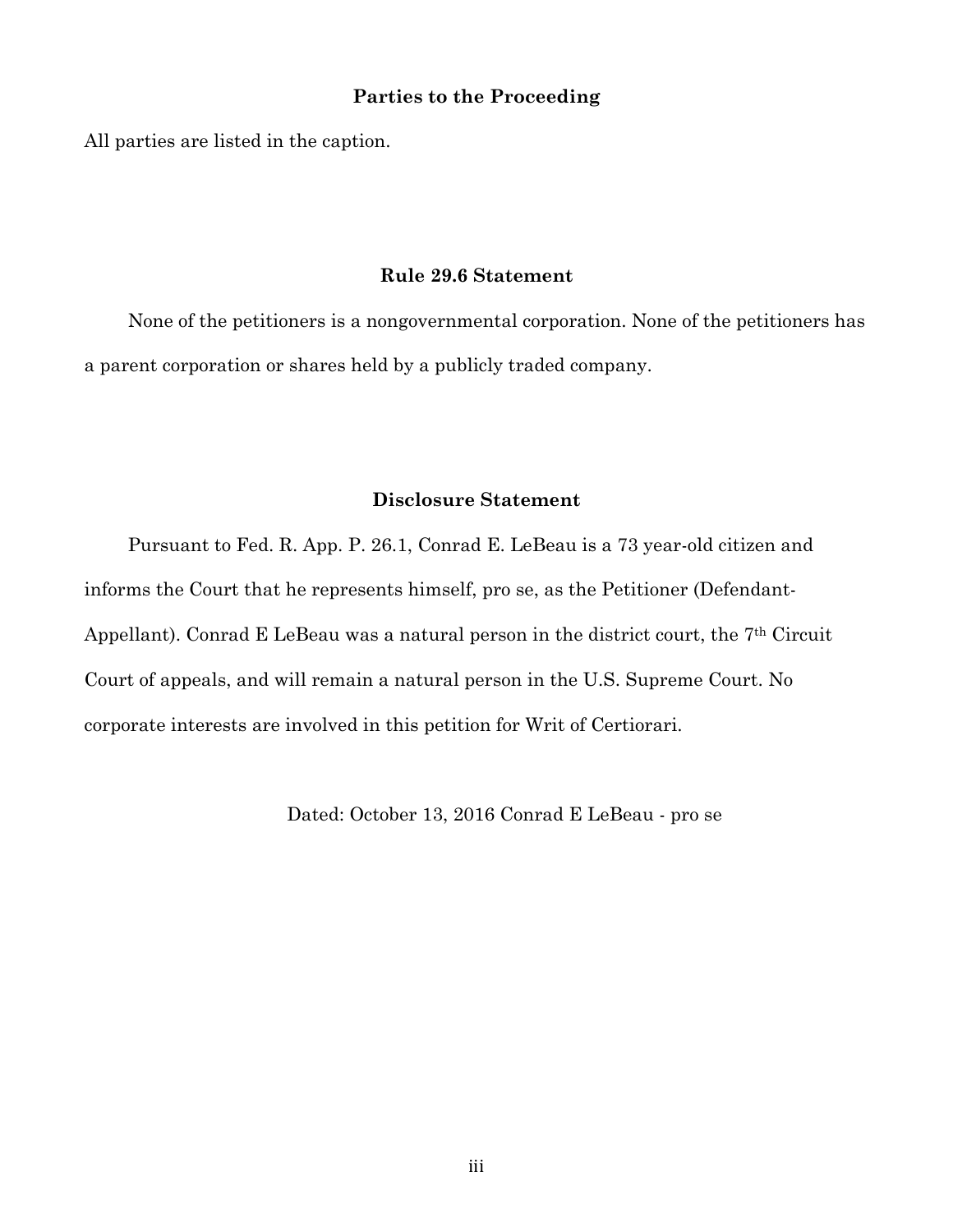# **Table of Contents** Page

| Certificate of S. Ct Rule 12(2) Certification (copies filed with S. Ct. clerk) 25 |
|-----------------------------------------------------------------------------------|
| Certificate of Compliance Supreme Court Rule 33 (2) (Word count)25                |
|                                                                                   |
|                                                                                   |

# **Appendix**

Opinion, for the United States Court of Appeals 7th Circuit Aug 8, 2016 ……App 1 Opinion, for the United States Court of Appeals 7th Cir. July 5, 2016………. App 2 Opinion, for United States district Judge Charles Clevert, Feb 4, 2016 …….App 8 Judgment of Magistrate William Callahan in Plea Agreement Aug 7, 2012 .App 32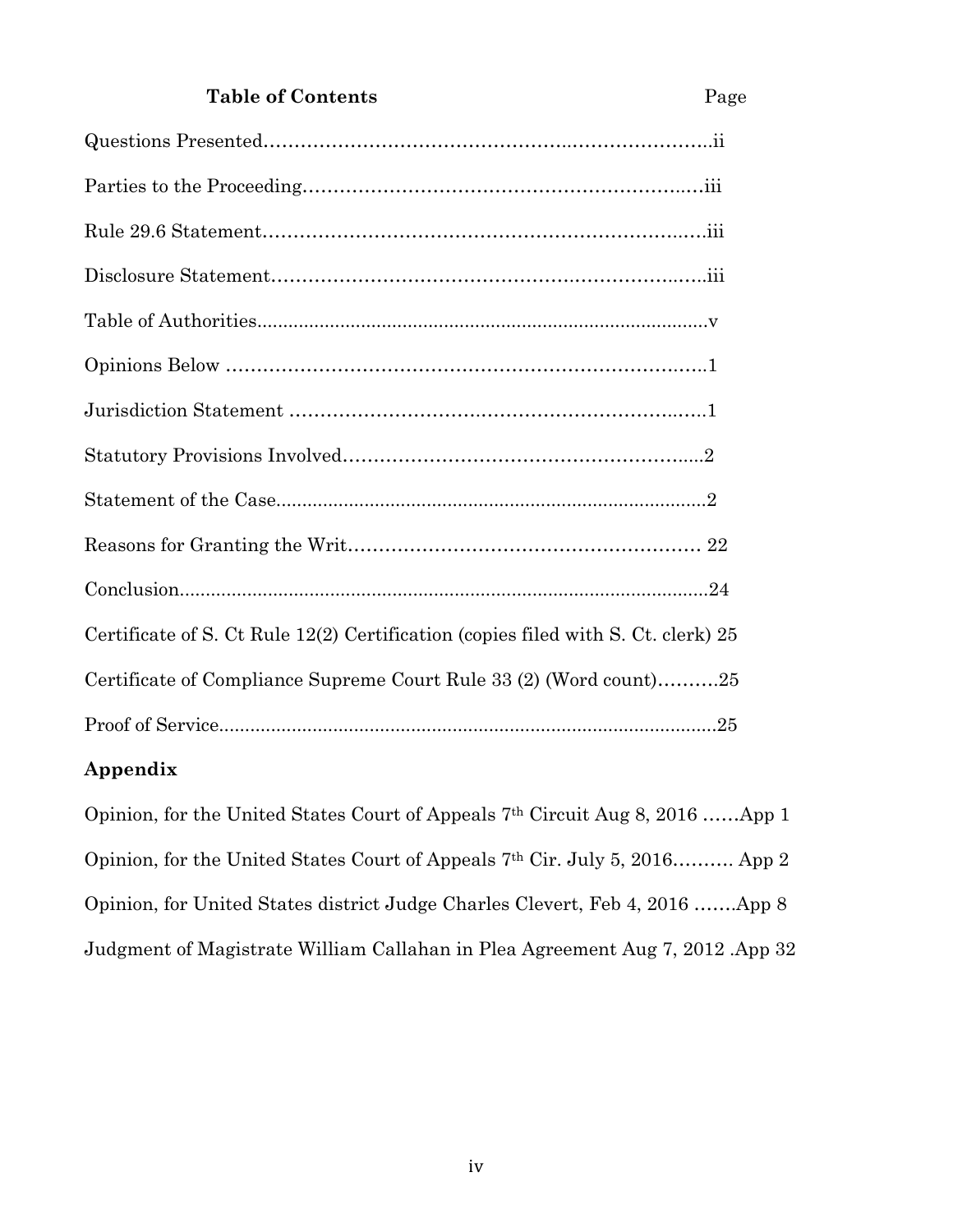# **TABLE OF AUTHORITIES**

# **Constitutional Authority**

**United States Constitution** – limited powers of Congress Art 1, Sec 8 ………p. 3 et seq. **United States Constitution** First Amendment, 5th and 9th …………………….p 17-26

# **Congressional Records supports a definition of "drug" based on "composition"**

**Pure Food Act** - **Congressional Record of 1905-1906** (from Doc 30) ………….p 10-12 **DSHEA - Congressional Record of 1993-1994** (from Doc 109 and 109-1) …….p 13-17

**Oldest Court Case supporting the definition of "drug" based on "intended use"**

**Bradley v United States** 264 F. 79 (5th Cir. 1920)…………………………………… p 6-8

## **Court Cases Supporting First Amendment Rights**

| <b>Central Hudson v. Public Service Com.</b> U.S. 447 to 584 (See Doc 30)  22-23 |  |
|----------------------------------------------------------------------------------|--|
|                                                                                  |  |

**Court Cases supporting multiple meanings of word "Any" as in "Any substance"**

| Donahue v. Zoning Bd of Appeals of Town of Norwalk 155 Conn 550, 235A.2nd 643,           |
|------------------------------------------------------------------------------------------|
|                                                                                          |
| <b>Federal Deposit Ins. Corporation v. Winton, C.C.A. Tenn. 131 F.2nd 780, 782.  p 5</b> |
|                                                                                          |
|                                                                                          |

# **Legal Doctrines**

**Doctrine of Overbreadth** (the overreach of government authority)………………………...p 3 Doctrine of Impossibility (Legal – patent requirements 21 USC Sec 355) ……………….p 3

## **Statutes and Rules**

| DIETARY SUPPLEMENT HEALTH AND EDUCATION ACT (DSHEA) of 1994. p 13-19 |  |
|----------------------------------------------------------------------|--|
|                                                                      |  |
|                                                                      |  |
|                                                                      |  |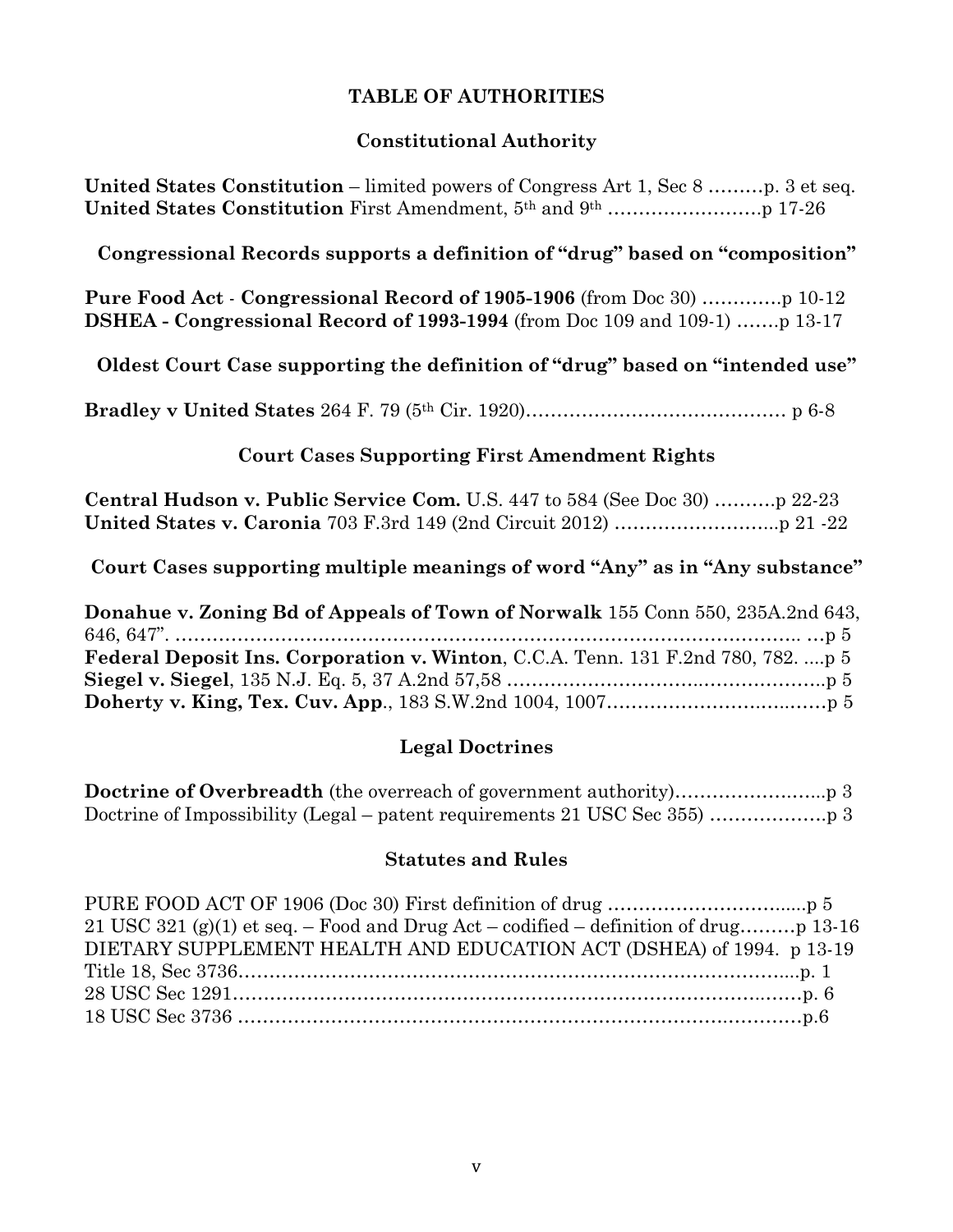Conrad LeBeau respectfully petitions for a writ of certiorari to review the judgment of the United States Court of Appeals for the Seventh Circuit.

### **Opinions Below**

The 7th Circuit decision of Aug 8, 2016 denying my Petition for En Banc and Order is in Appendix, pages 1 and 2. The 7th Circuit decision of Jul 5, 2016 affirming the district court decision is in Appendix pages 3 thru 8. The district court decision is in Appendix pages 9 as well as the Judgment of Magistrate William Callahan.

### **Jurisdictional Statement**

This is a Petition for a Writ of Certiorari. On August 8, 2016, a 3-judge panel of the 7th Circuit entered their final Order and denied my Petition for an En Banc hearing. The Petition for En Banc was an appeal of a decision from the same three-judge panel decision on July 5. 2016 that affirmed the district courts review of this case. The district court decision was decided and entered on Feb 4, 2016.

The appeal to the 7th Circuit was from a misdemeanor criminal conviction for a violation of the Federal Food, Drug, and Cosmetic Act ("FDCA"), 21 U.S.C. §§ 331(d), 333(a)(1) and 355(a) in the district court first decided by Magistrate William Callahan and then reviewed by U.S. District Judge Charles N. Clevert in his final order of Feb. 4. 2016. LeBeau filed his notice of appeal timely on February 12, 2016.

The district court had jurisdiction under 18 U.S.C. § 3231 and the underlying statutes, 21 U.S.C. §§ 331(d), 333(a)(1) and 355(a). The 7th Circuit had jurisdiction over LeBeau's appeal under 28 U.S.C. § 1291. The U.S. Supreme Court has jurisdiction for this Petition under Title 18, Sec 3736 and Supreme Court Rules 33 (2) and Rule 39.

 $\mathbf{1}$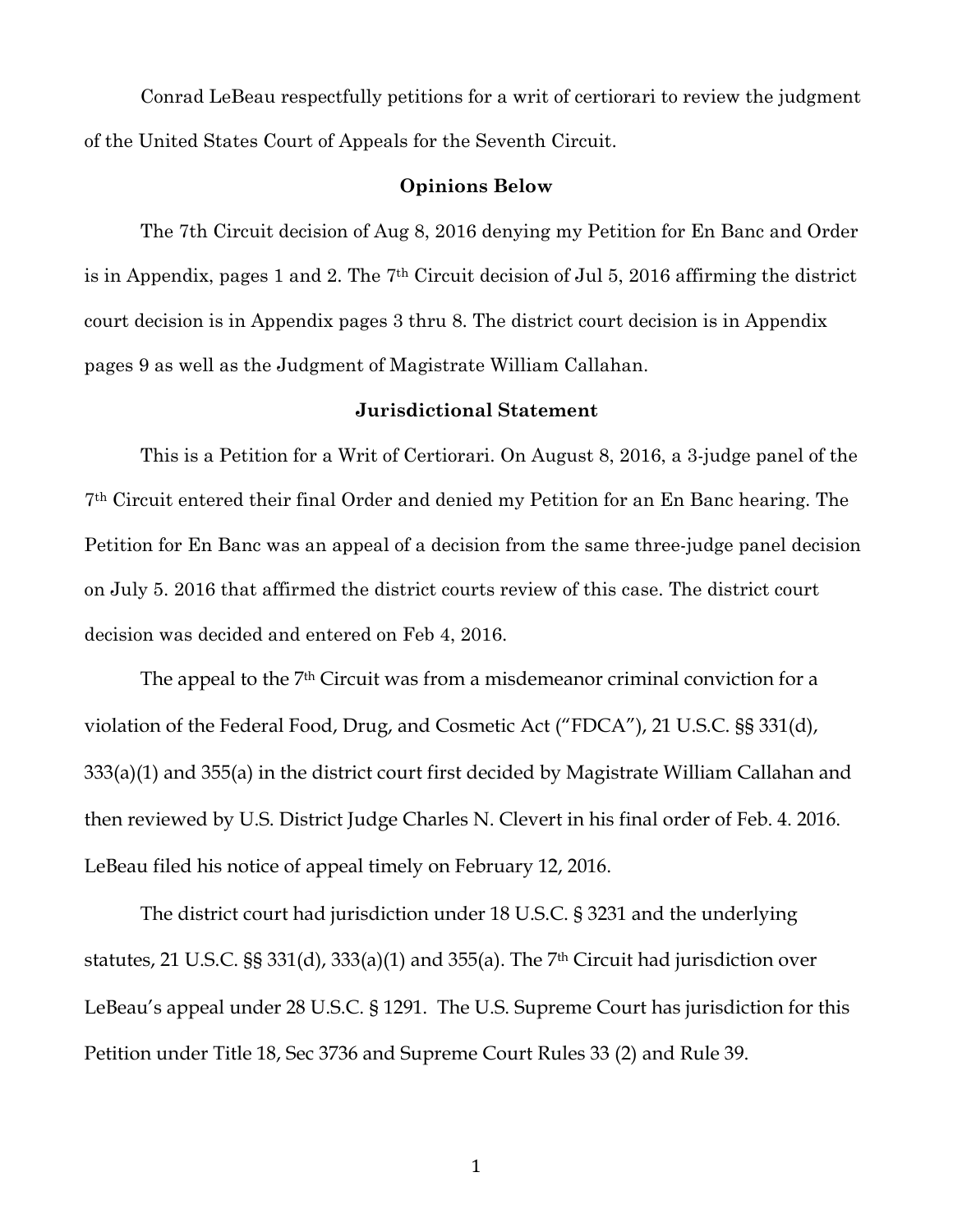## **Statutory Provisions Involved**

21 U.S.C. §§321(g)

21 U.S.C. §§ 331(d), 333(a)(1) and 355(a)

## **Statement of the Case**

This case is a misdemeanor criminal proceeding involving a dispute with the FDA on the labeling of a nutritional supplement (Perfect Colon Formula), where a health statement (reduces food allergies) was used by the defendant in a handout brochure along with a listing of 12 other health benefits describing the product. The design of the product and the information on the brochure resulted from multiple searches of the scientific literature at the U.S. National Library of Medicine (NLM). Specific disease claims like how fiber helped to prevent heart disease or colon cancer were omitted in writing the brochure to avoid a future conflict with the FDA. The searches were for individual ingredients in Perfect Colon Formula and their health effects, but disease claims were avoided.

In November of 2009, the defendant received a letter from FDA attorney Nathan Sabel alleging a history of violations by the defendant. Defendant called Atty. Sabel the same day he received his letter to discuss his letter. During the phone call, I asked Attorney Sabel why he had not sent me a "Warning Letter." His answer was that it did not matter now and that he was only interested in having me obtain an attorney and for me to sign a consent decree. Mr. Sabel told me that "reduces food allergies" was a disease claim. I told him I never thought of it that way and I said I would discontinue using the term. Later that day, I changed the words " reduces food allergies" to "reduces food sensitivities" after an internet search did not turned up a disease called "food sensitivities."

2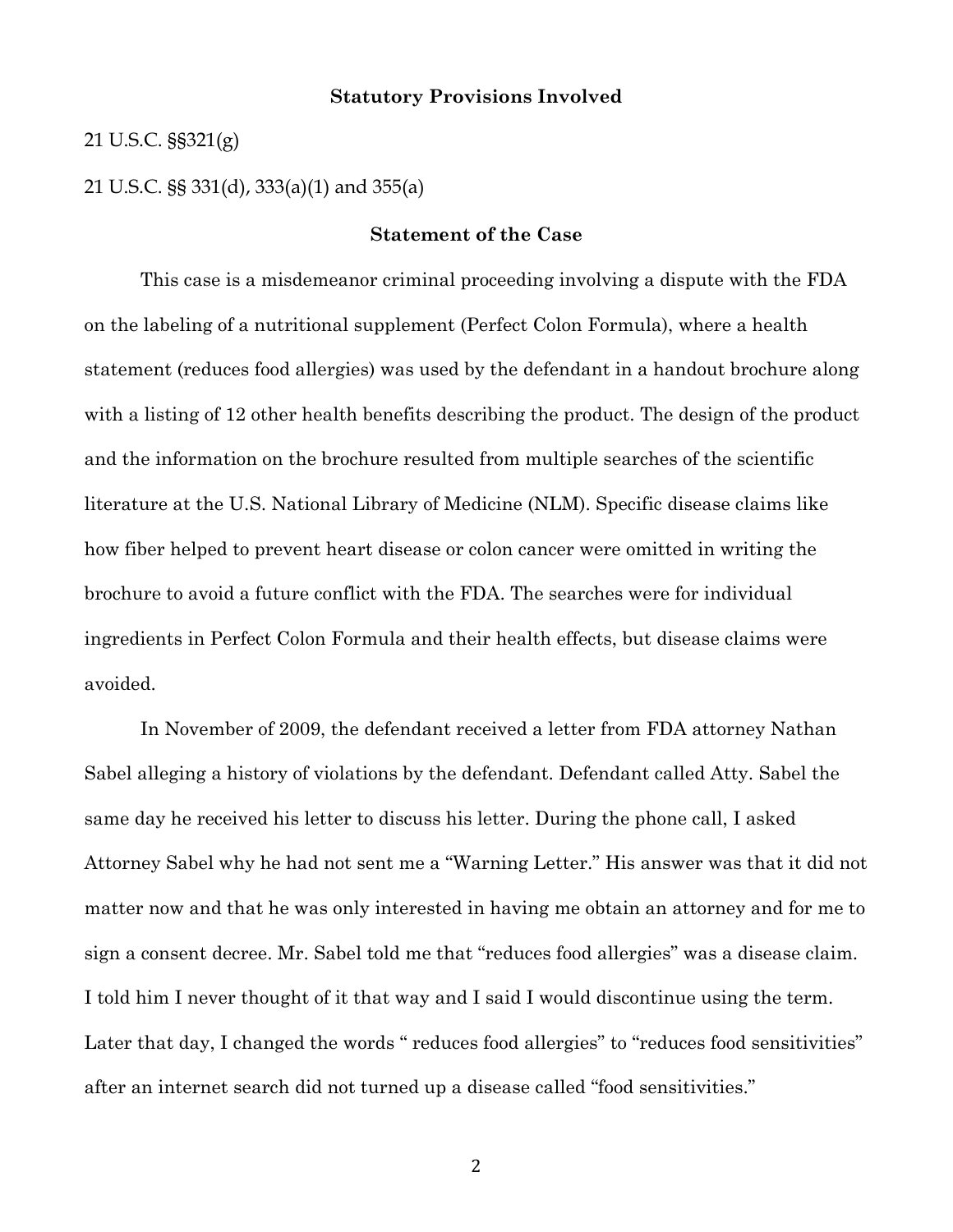Scientific abstracts and studies I filed in the District Court in Doc 28 - the original Motion to Dismiss and Doc 75 fully support the truthfulness of the statement "reduces food allergies" for the fiber and probiotic formula "Perfect Colon Formula." From my perspective, the term " reduces food allergies" was not a disease claim but simply a statement of a health benefit that was described in the scientific literature. [A copy of his letter and my written response can be found in Doc 28 in the Eastern District of Wisconsin files.]

In July 2010, I decided to close down my business (Vital Health Products Ltd). In August, I filed Articles of Dissolution for Vital Health Products, a corporation. On Dec 7, 2010, five months after the business closed, "Information" was filed in Federal Court in Milwaukee, WI. I was served with 4 alleged misdemeanor violations of the FDC Act in the last week of December in 2010.

Magistrate William Callahan was assigned to the case and approved allowing me to have a federal defender as I did not have funds available at the time. To make a long story short, I filed a Motion to Dismiss in May of 2011 after dismissing my Public Defender, Brian Mullins, who could not meet court deadlines. I raised a significant number of legal issues in this motion including violations of the first amendment right of speech, specifically commercial speech, violations of the Doctrine of Overbreadth, Doctrine of Impossibility on the patent issue requirement, and the financial requirements for FDA approval of commercial speech in an New Drug Application (NDA), restraint of trade and what Congress considered a "drug" to be under the original Pure Food Act of 1906. (1)

<sup>1.</sup> Doc 28 and Doc 30 from the district court have reprints from the Congressional Record of 1906. The 1906 Record shows that the intent of Congress was entirely directed at the growing abuse of cocaine, morphine, heroin and other addictive substances and not food and water, as the FDA has since applied its interpretation of the law.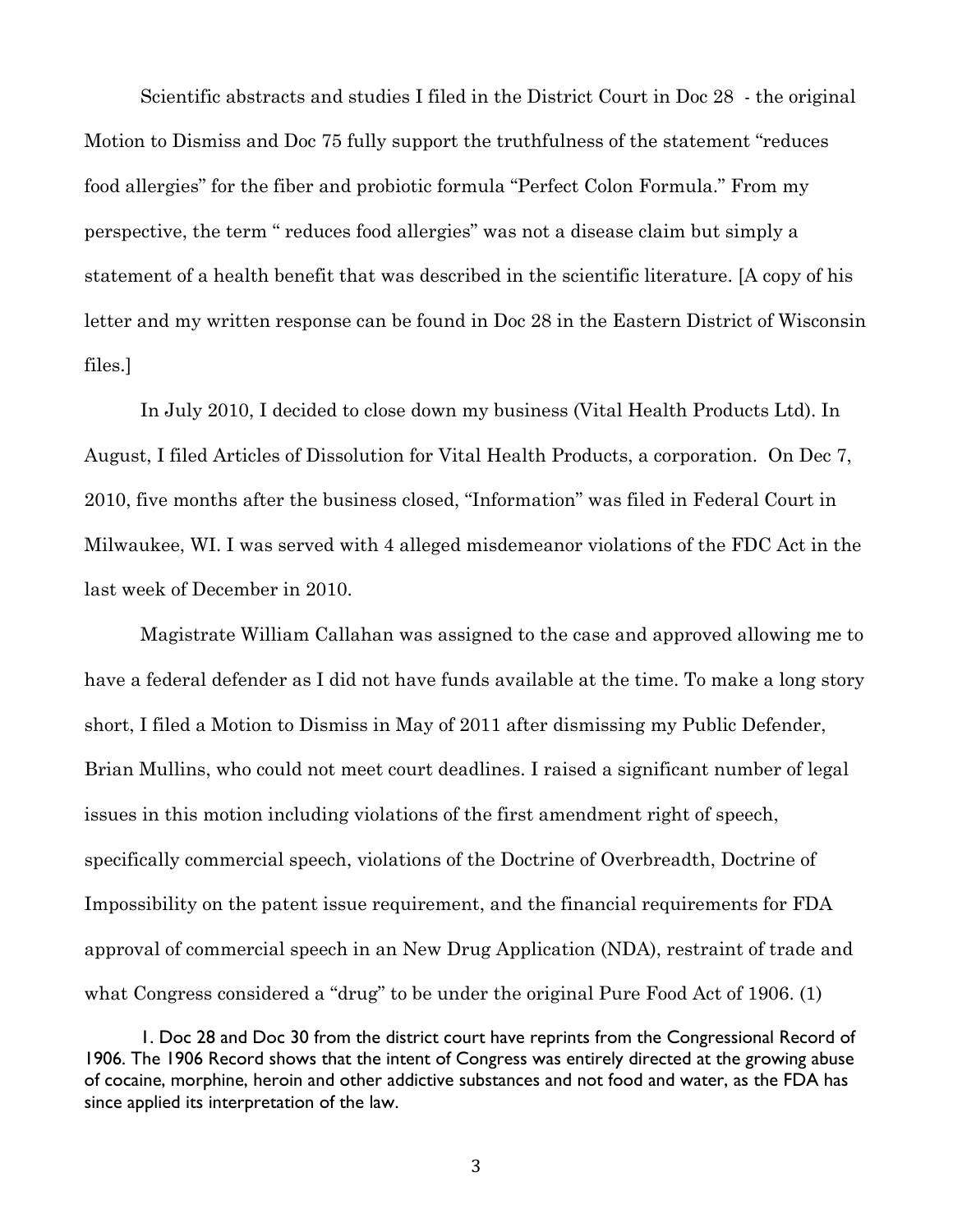### **Excerpts from the Congressional Record of 1906**

#### **Did Congress intend to include "Food" under Definition of "Drug"?**

The use of plants, herbs and food as medicine was clearly part of the common heritage of the signers to the Articles of Confederation (March 1781), the Declaration of Independence (July 4th 1776) and the original U.S. Constitution (Sept 17, 1787). How did food and herbs that were legal to use as medicine when our nation was founded become illegal and when did this happen? Was it on June 30, 1906 when the Pure Food Act was signed into law by President Theodore Roosevelt, or was it after June 30 1906 and before June 25th, 1938, an interim period when FDA attorneys misled the Federal Courts on Congressional intent in 1906, and used the Federal Courts to extend the drug definition into an area never intended by Congress?

Today, the FDA assumes that any thing that has therapeutic value including food is a drug. The legal basis of FDA's over-reaching definition is questioned here as violating the Doctrine of Overbreadth, and the First Amendment right of commercial speech. Since the intent of the lawmakers is the law, we must return to the original meaning of the definition of the word "drug" in 1906 by examining the Congressional Record. Since the FDA as a regulatory agency cannot write regulations contrary to the intent of Congress, any regulations that the FDA wrote in the past century that would define a "food" as a "drug" must be based on Congressional intent and that intent can (not) found in the Congressional Record.

# **In 1906, Congress equated "drug" with "Patented Medicines" and "Nostrums"**

Writing at a website called "Institute for the study of Healthcare Organizations" (institute-shot.com) Lucy Canter Kihlstrom, PhD writes about the early history preceding the Food and Drug Act that took effect on Jan 1 1906:

%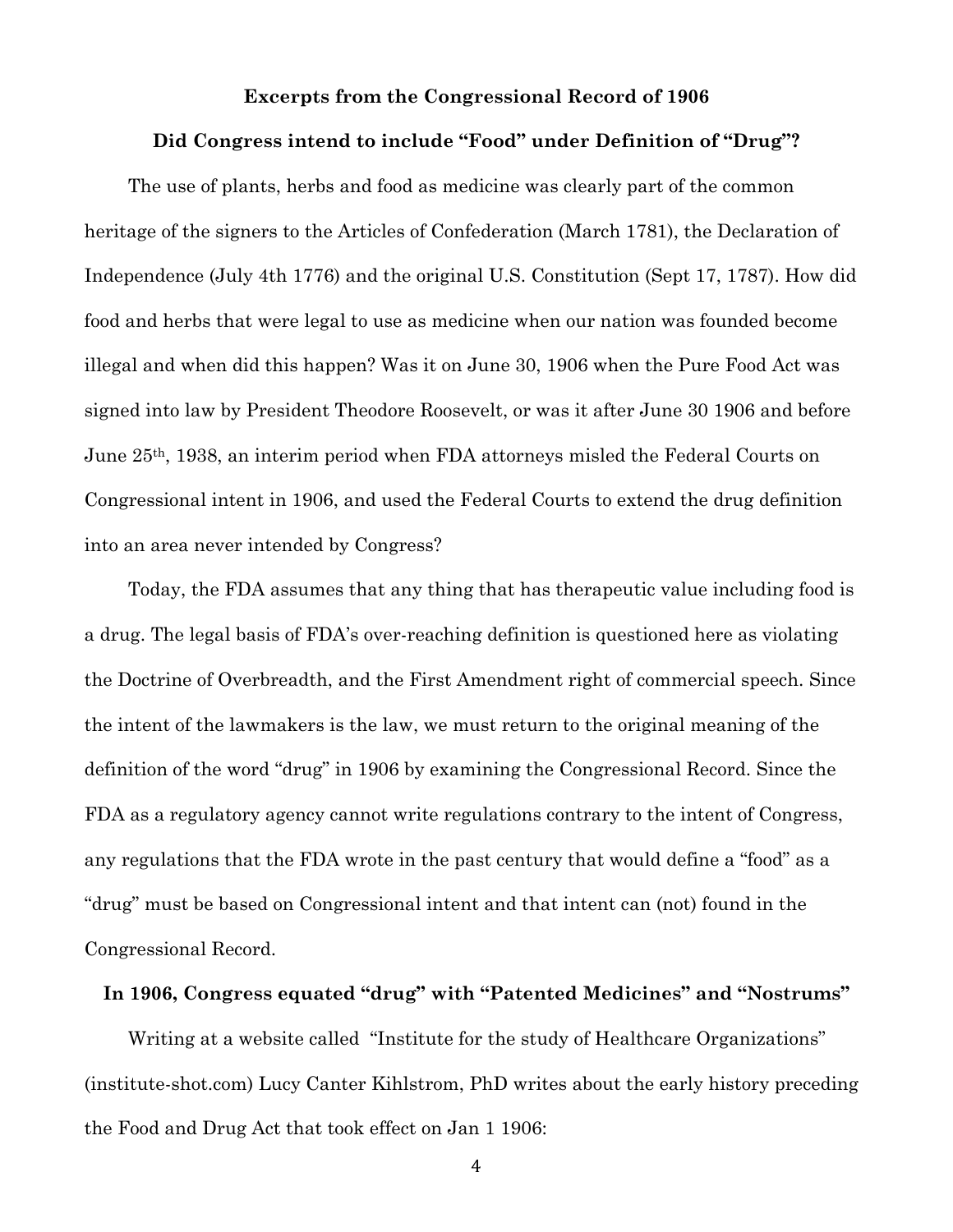"Drug companies wielded substantial influence, especially those in the patent medicines industry. There was little to stop patent medicine makers from claiming anything and putting anything in their products."

In 1906, the original Pure Food Act published in the Congressional Record defined the word "drug" under Sec 6 as follows:

"Sec. 6. That the term "drug" as used in this act shall include all medicines and preparations recognized in the United States Pharmacopia or National Formulary for internal and external use: also any substance intended to be used for the cure, mitigation, or prevention of disease."

(See Exhibits in Doc 30– Congressional Record page 897 Sec 6.under Definitions.)

There is no historical evidence that Congress in 1906 specifically intended the

original meaning of what is a "drug" under the Food and Drug Act to go beyond

controlling, and regulating patented cures and nostrums. Nowhere in the Congressional

proceedings is mentioned a single statement about defining foods, water, and edible herbs

as drugs. The second word in Sec 6 of the Pure Food Act of 1906 is "any" as in "any

substance intended ….."

## **Why the legal definition of "DRUG" is tied to the meaning of the word "ANY"**

In legal cases, the word "any," when applied to the context of how it is used can have several meanings including "all," "every" as well as "some" or even "one." The following legal definition of "Any" is found in the 5th edition of Black's Law Dictionary on page 86 to wit:

"Word "any" has a diversity of meaning and may be employed to indicate "all" or "every" as well as "some" or "one" and its meaning in a given statute depends upon the context and the subject matter of the statute. Donahue v. Zoning Bd of Appeals of Town of Norwalk 155 Conn 550, 235A.2nd 643, 646, 647".

Also cited in Black's Law dictionary that the definition of "any" can have multiple meanings are: Federal Deposit Ins. Corporation v. Winton, C.C.A. Tenn. 131 F.2nd 780,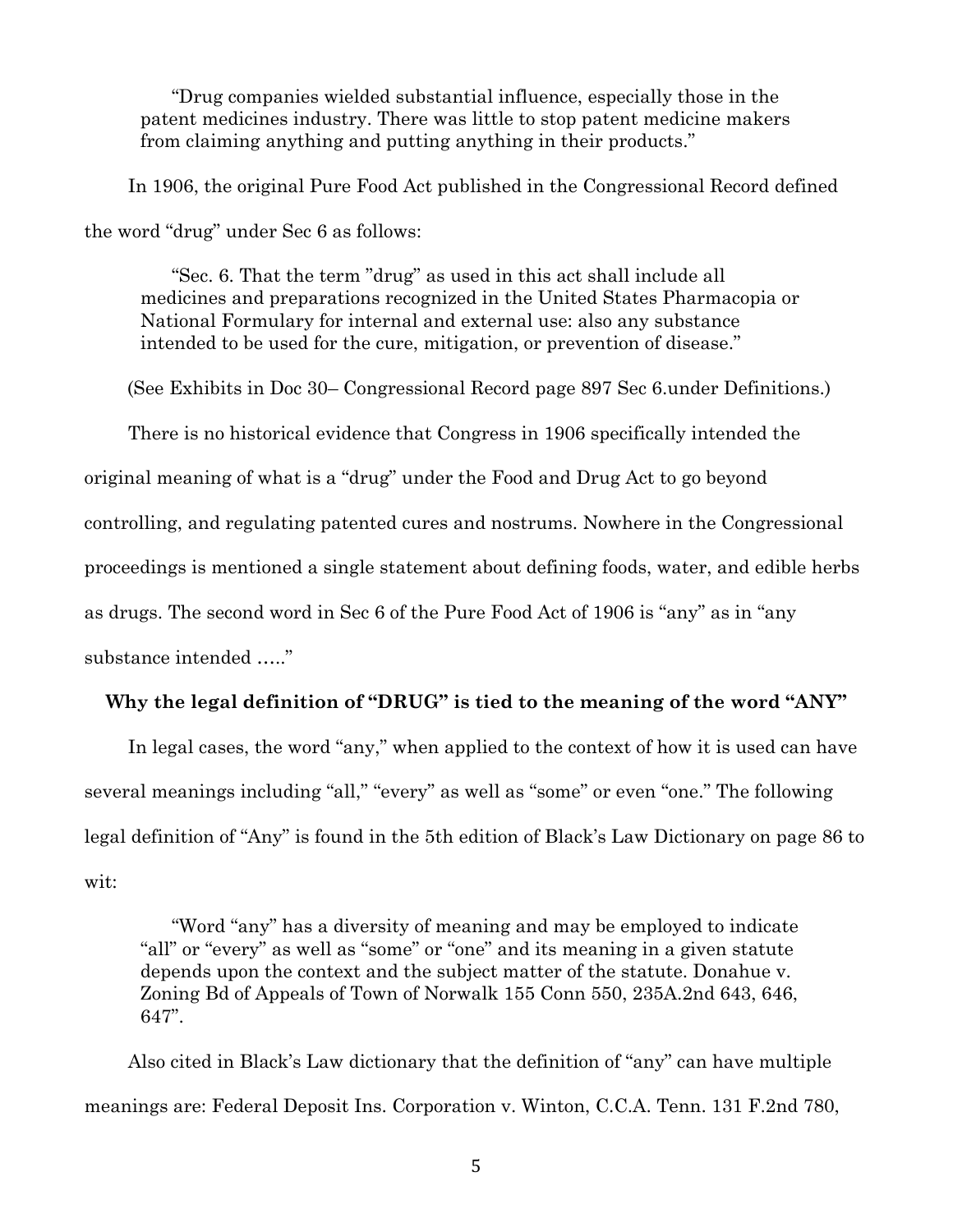782, and Siegel v. Siegel, 135 N.J. Eq. 5, 37 A.2nd 57,58 and the Doherty v. King, Tex.Cuv.App., 183 S.W.2nd 1004, 1007.

After 1906 and before 1938, Federal Attorneys told Federal Judges them that the word "any" meant "all" as in "all substance(s) intended ....." To expand this definition, they used the word "any substance" in a different context from which it was originally intended. The definition of a "drug" in 1906 is more appropriately compared to the Controlled Substances Act (CSA) that would follow several years later. The CSA specifically names drugs by their composition and not their intended use. Edible food and water is not on this list.

After 1906, FDA attorneys wrongly convinced the courts to expand the original "drug" definition beyond opiates, narcotics, cocaine, morphine and heroin and other harmful and addictive substances, to include food, spices, edible herbs, and even water. Why was common sense not applied to set parameters on the vast expansion of the legal definition of "drug"? Why is there no mention of a review of the Congressional Record in the cases cited by the DOJ/FDA to find legislative intent on the context that should have been applied to the words "any substance".

#### **Bad Precedent – the case of Bradley v. United States, 264 F.79 (5th Cir. 1920).**

The oldest case cited by the DOJ/FDA attorneys was from 1920 and involved health claims for mineral water in the case of Bradley v. United States, 264 F.79 (5th Cir. 1920). This case is cited in the Plaintiff's brief (Doc 8) in the 7th circuit in reply to my Appellate brief. Unlike most cases cited by lawyers, I actually read the Bradley case. The defendant "Bradley" was right in claiming that mineral water was not a drug. He even offered a money back guarantee to his customers. The Bradley case set the stage for the broadbrush definition of "drug" in use to this day based only on speech about the "intended use"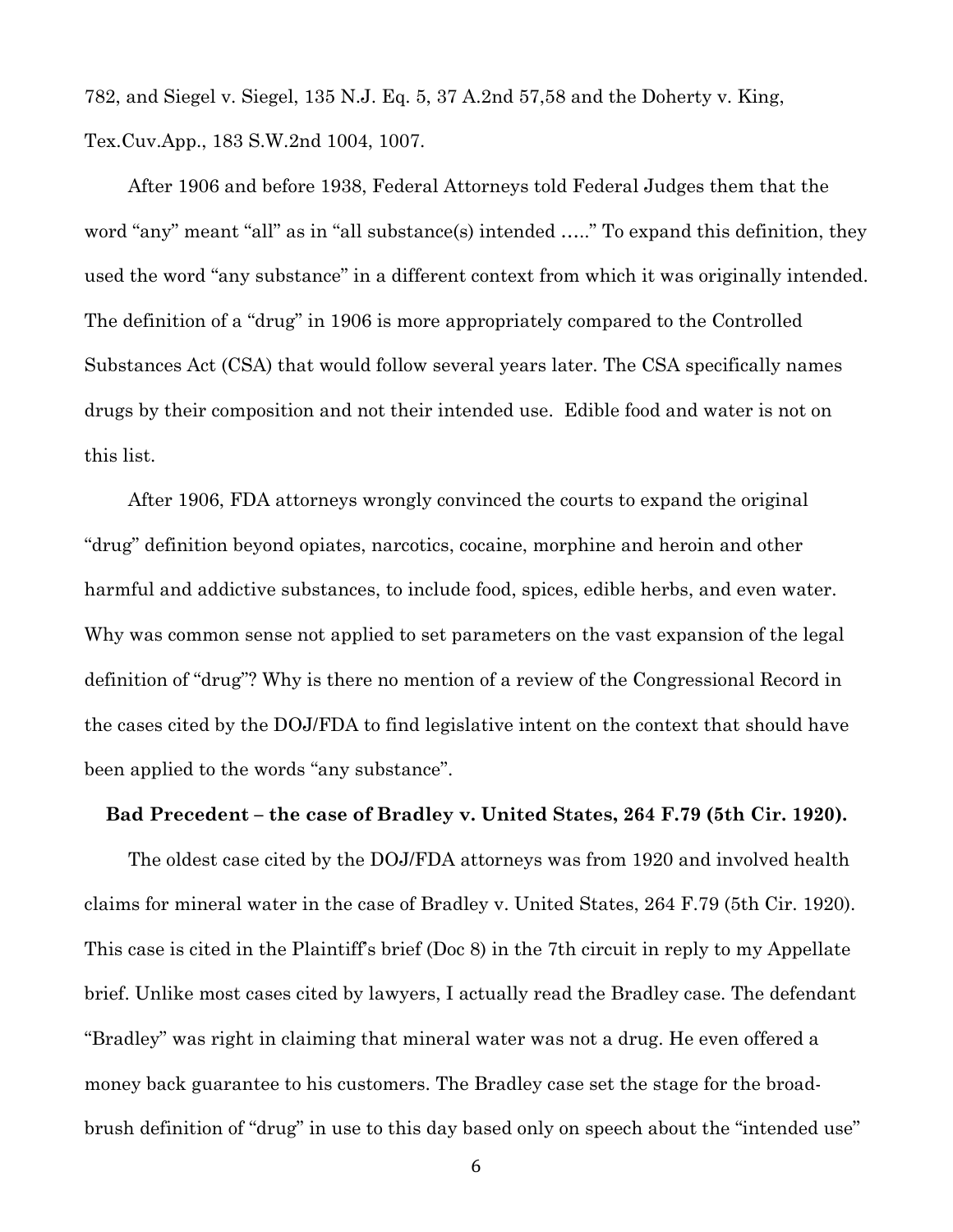of a substance, without any regard as to the composition of the substance. Case law cited by the government shows that the expansion of this definition came about as a result of federal judges believing attorneys from the FDA or DOJ that Congress intended the definition to include food and water. The federal attorneys got it wrong and so did the federal judges of the inferior courts that believed them.

The government insists that the definition of "drug" is clear from a direct reading of the law. Ordinarily, this is true, but in this instance, the meaning needs to be restrained and understood by Congressional intent. The government stated on page 14 of their reply brief (Doc 8) that – *"the express language of the law that Congress passed – as consistently interpreted by the courts – controls here."* The problem with the government's argument is that a review of the Congressional Record of 1905/1906 does not support their theory that case laws they cited better represent Congressional intent than the Congressional Record itself.

If the government's argument is correct, then their "hearsay" is credible evidence. Should hearsay from federal attorneys be a basis for changing a law? Hearsay should not replace the original words of members of Congress found in the Congressional Record. According to their argument, the express meaning of the word "any" in the Original definition of "drug" was meant to equal the word "all." The expanded definition of "drug" is one example, but not the only one, where employees from the Executive branch of the government has taken words out of context and changed their meaning.

The conflict between what Congress intended in the "original "drug" definition and how the FDA as a subdivision of the Executive branch the Federal Government and the Federal Courts themselves have interpreted the definition from 1906 forward to the present day warrants a review of Congressional intent by the U. S. Supreme Court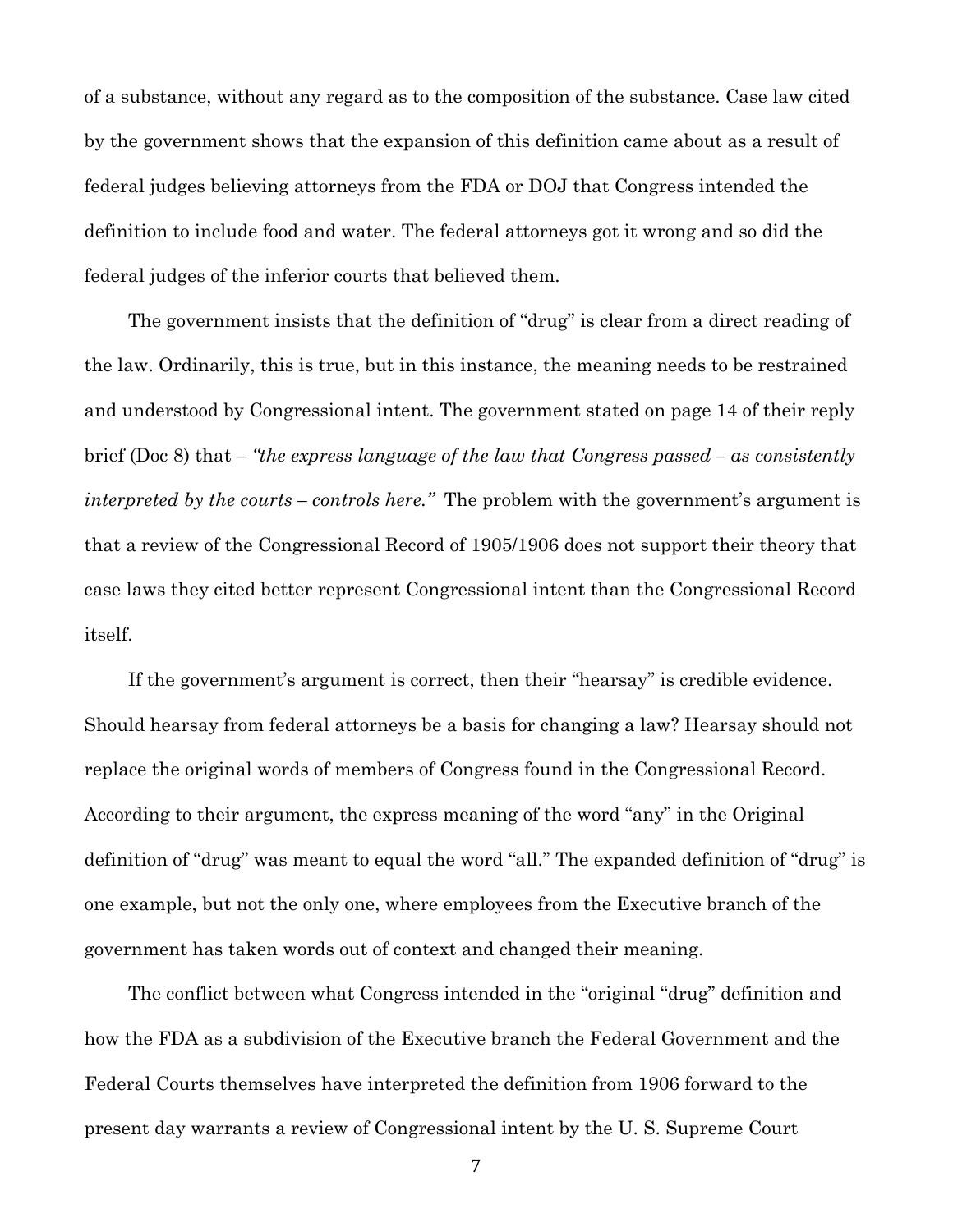covering a period from 1906 through 1994 when the Dietary Supplement Health and education Act (DSHEA) was passed to protect the availability of supplements from the FDA's over zealous urge to classify all health foods and dietary supplements as "drugs."

So far, the inferior courts (the district court and the 7th circuit) have dissed the Congressional Record of 1906 and 1994 while claiming that a review of the legislative history was not necessary. However, the thousands of "Warning Letters" sent by the FDA each year, and the hundreds of cases litigated over the past 96 years on this very issue of the definition of the word "drug" warrants a foundational review by the highest court in the land.

#### **The issue of Congressional intent v. the express language of the law**

The next problem with not reviewing the Congressional Record is the even wider range of meanings applied to the word "Articles" that was used in place of "substance" in the 1938 definition of "drug." While the government is correct is stating that I was not charged with violating the Pure Food Act of 1906, but rather the FDCA that followed in 1938 et sequel, the conditional Plea agreement allows me, under the Doctrine of Overbreadth, to raise the issue of the definition of "drug" from its origin in 1906, and the evolution of this term to the date of the signing of the Plea agreement (Doc 58) which was on January 12, 2012.

#### **What about the "express language" of the word "Articles intended"**

The definition of "drug" under 21 U.S.C.S. 321 (g)(1)(B) is *"articles intended for use in the diagnosis, cure, treatment, or prevention of disease in man or animals;*" What follows under 21 USCS.  $321$  (g)(1)(C) is a long, distorted and unintelligible statement about dietary supplements that no one can understand or even apply any "express language" meaning.

)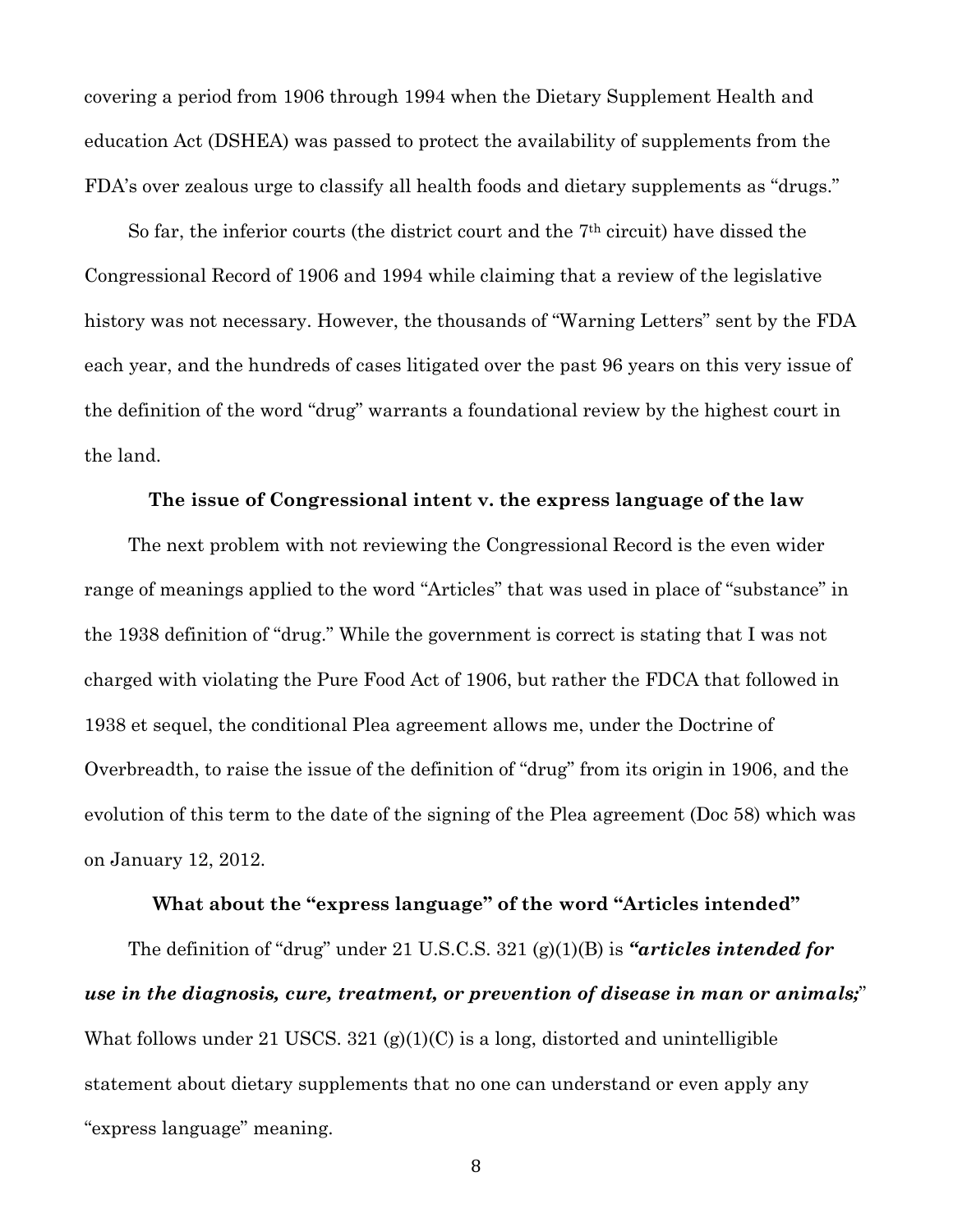The word "Articles" used in the 1938 altered definition of "drug" has even more meanings than the word "any substance' used in the 1906 definition. As the FDA has applied its interpretation of the FDCA, "Article" has a double meaning and the FDA uses both meanings. An "Article" can be either a substance or published scientific opinion. If Congressional intent is not important to apply to the meaning of the words in a statute, and the "express language" of the words is all that needs to be considered, then, the very definition of "drug" under 21 U.S.C.S. 321 (g)(1)(B) is unconstitutional as it is a direct attack on speech, and scientific research and opinion.

This is because this is how the law has been applied since the "new drug" definition was passed in 1938. If published scientific opinion in "articles" discuss how any substance can prevent or treat disease, then the article is considered as part of the label, then is the article as a scientific publication the drug? Under this definition, the composition of a substance does not matter, because it is the label and what is said on the label that makes the drug. The problem here is that when opinion as "intended use" is under attack, so is the First Amendment.

In the case of Perfect Colon Formula, the government does not allege that the composition of the product made it a drug but what I as the distributor said (reduces food allergies) about Perfect Colon Formula that makes it a drug. In a 180-degree twist of logic, the government then states that I am not being prosecuted for my speech about Perfect Colon Formula, but the distribution of a drug whose legal status was changed by my speech, although the composition of the alleged drug (Perfect Colon Formula) is identical to what it was before the speech. This makes the definition of a drug based on "intended use" as elusive as defining a "widget." Lawyers could create the legal term "widget" and apply it to food and water based on its intended use and makes "unapproved widgets" a

\*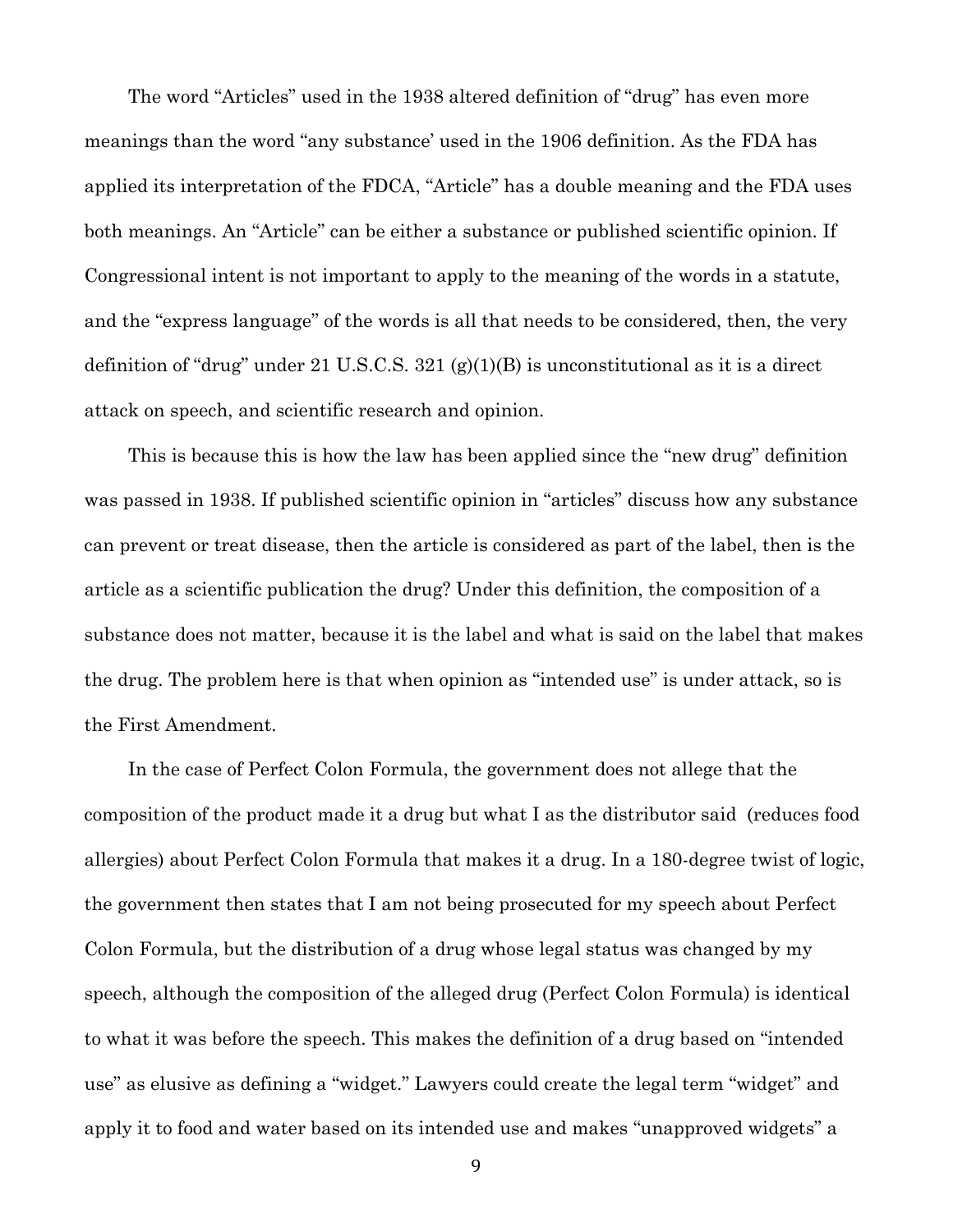violation of federal law. Is the composition of a drug any different than the composition of a widget? To separate legal fiction from reality, it would be prudent to take the time to review the Congressional Record of 1906 and 1994.

The following excerpts from the Congressional Record of 1905/06 indicates that the first definition of "drug" was the precursor of the Controlled Substances Act, not the broad brush of how the FDA attorneys have applied the law since its inception.

## **Excerpts from the Congressional Record on the "Pure Food Bill"**

The Pure Food Act was the beginning of what evolved over time into the US Food and

Drug Administration. On Jan 10 1906, Mr. Heyburn, a Pure Food Bill sponsor stated in

the U.S. Senate:

"I now renew my motion that the Senate proceed to the consideration of the bill (S.88) for preventing the manufacture, sale, or transportation of adulterated or misbranded or poisonous or deleterious foods, drugs, medicines, and liquors, and for regulating traffic therein, and for other purposes."

In an excerpt from another part of this same statement he made on 1/10/1906, he

## added:

"I will not at this time undertake to enumerate the frauds perpetrated upon the people further than to state that, according to a statement which I have before me, received this morning, which is from an official source, in some of the great neighboring States more than 60 per cent of all the drugs that are offered on the market are fraudulent, and not only do they not possess the qualities for which the drug is distinguished, or should be, but they are actually adulterated to such an extent that they are dangerous to use."

See Exhibits Congressional Record 1906 Page 895, Doc 30.)

On Jan 23, 1906, Mr. McCumber made the following statement to the U.S. Senate

about the Pure Food Bill and about how a proper diet can help prevent disease that he

refers to as "evils with which humanity seems to be afflicted." The statement shows the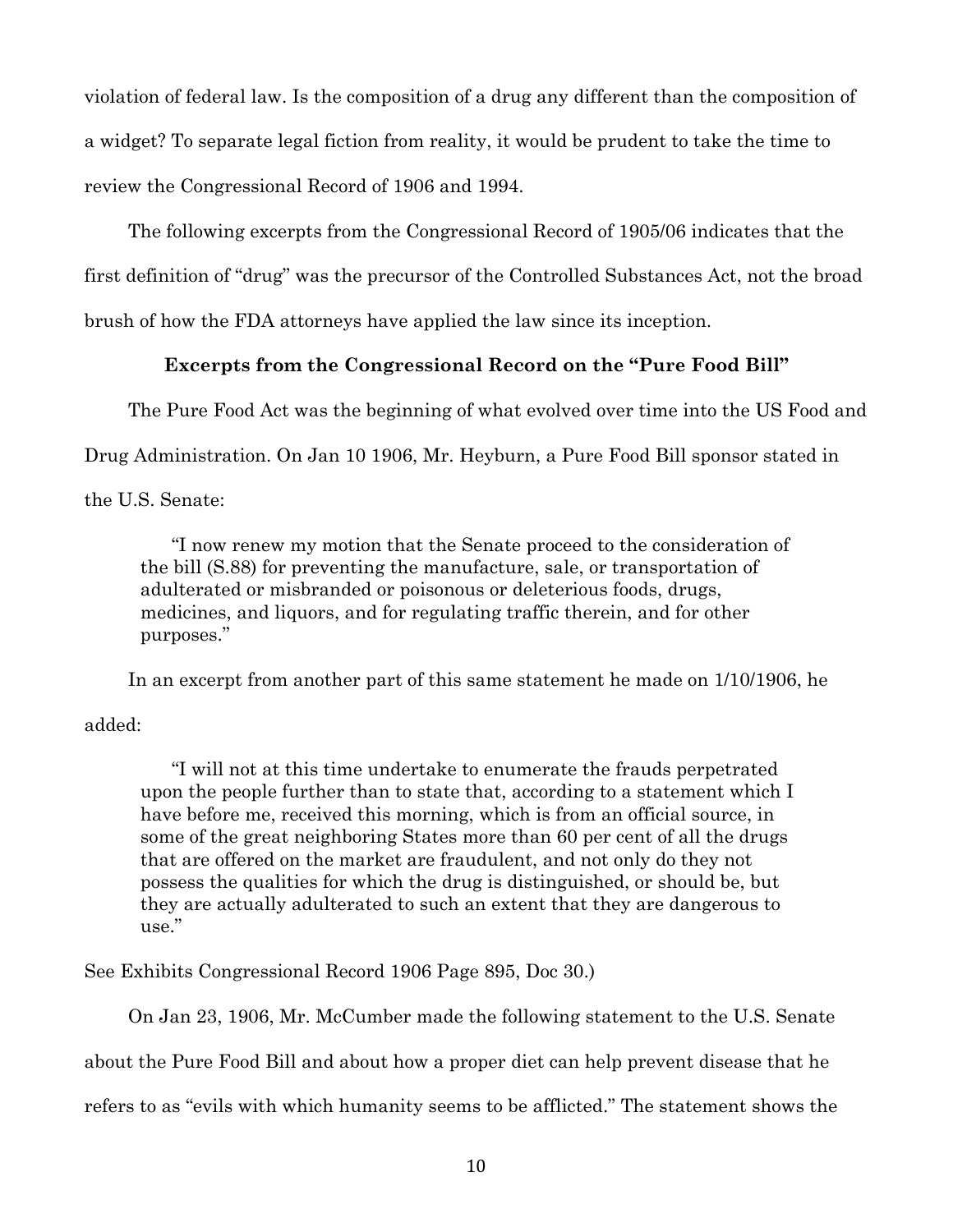intent of a lawmaker that proper food and diet can help prevent disease and that proper food was not the intended target of the Pure Food Act.

Mr. McCumber stated:

"Mr. President: we are coming more and more to understand that our health depends more upon the character of food we consume than upon the medicines that are given to allay and destroy disease. We are coming more and more to understand that proper diet, varied to meet the conditions of each individual, is not only the greatest panacea for, but also the greatest preventive against evils with which humanity seems to be afflicted."

(See exhibits in Doc 30 Congressional Record 1906 page 1415)

On June 23, 1906, only 7 days before Congress passed the Pure Food Act, Mr. Webb,

in addressing the U.S. Senate, spoke on the importance of a provision he sponsored in a

separate bill that was added to the Pure Food Act to require on the labeling of patent

medicines and all drugs addictive substances including alcohol, morphine, opium, heroin,

cocaine, chloroform, cannabis indica and other dangerous and addictive substances on the

product label. Mr. Webb and many other Senators spoke in favor of requiring the listing of

these ingredients on the bottle as many patented drugs and Nostrums did not list these

addictive and other deleterious ingredients on the bottle. Mr. Webb said:

"Mr. Chairman, there is no subject upon which the American people are more rapidly awakened than on the subject of the dangers that lurk in the thousands of patent medicines that are being sold in this country today. The patent-medicine evil is alarming, and should challenge the attention of every thinking man who is interested in the welfare of his people and the perpetuity of his race. "

(See Exhibits Doc 30 – Congressional Record of 1906 page 9071)

Mr. Webb also stated in the same speech the following:

"The greatest danger to the public lies in the use of these nostrums. It is said that there are something like 5,000,000 people in the United States who buy these various medicines, whose advertising literature appeals to their credulity and their hope. A large number of such people every year become drug habitués, or morphine, cocaine, or opium fiends. A large proportion of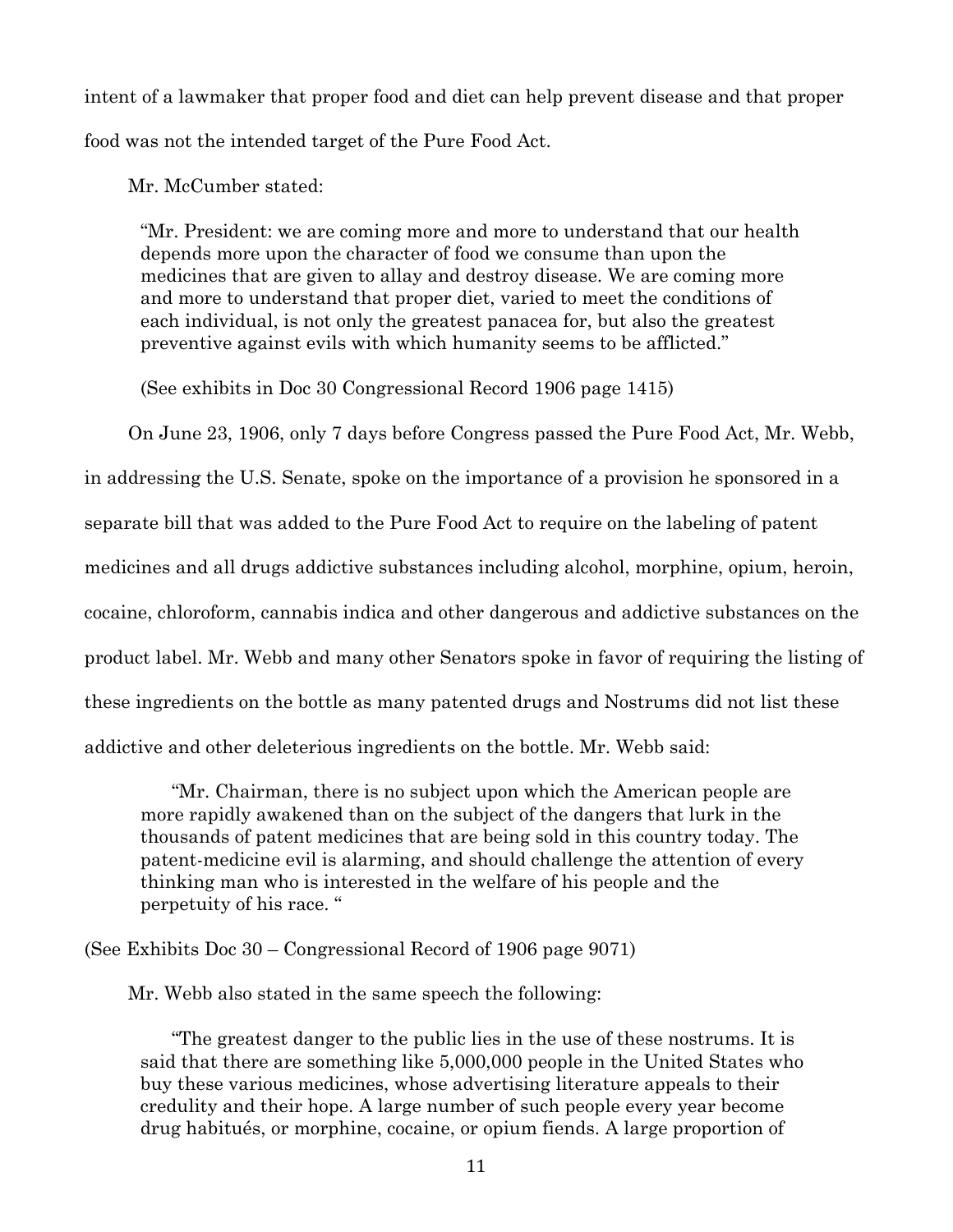such nostrums contain alcohol or some narcotic like opium, morphine, cocaine, chloral, eucaine, or some latter-day synthetic nerve stimulant."

(See Exhibits Doc 30 Congressional Record page 9072)

While the Pure Food Act of 1906 prohibited false and misleading or fraudulent statements on the label, nothing in the bill sponsors or in any speech in the Congressional Record on 1906 indicated in the slightest way that foods intended to promote health and prevent disease were to be defined as drugs. In fact, in the statement of Mr. McCumber on Jan 23, 1906, he stated in a reference to how diet may help to prevent disease *"that proper diet, varied to meet the conditions of each individual, is not only the greatest panacea for,* 

*but also the greatest preventive against evils with which humanity seems to be afflicted."*

As a food, Perfect Colon Formula is not a drug under the definition of the word as

intended in the original Pure Food and Drug Act of 1906.

# **The Feb 15, 2011 FOIA Request and FDA's Answer**

On Feb 15, 2011, I sent a Freedom of Information Act request to the FDA. The FOIA

request to the FDA (See Doc 30 page 63) and asked for the following files -

"A document or file that contain the names of ALL NON-PATENTED DRUGS approved by the US Food and Drug Administration for the prevention or treatment of disease since Jan 1, 1906 through Dec 31, 2010. The files requested are for FDA approved drugs for which a patent was not applied for or granted before, during or after the filing of an application for FDA approval of a new drug."

"A file or document that contains the names of all ingestible items and foods of plant or animal origin from land or sea (including seaweeds, plants, trees, herbs, leaves, bark, essential oils of herbs and flowers, other oils, flowers, roots, seeds and fish, dietary supplements and all other naturally occurring articles) that were approved as new drugs for the prevention or treatment of disease from Jan 1, 1906 through Dec 31st 2010. "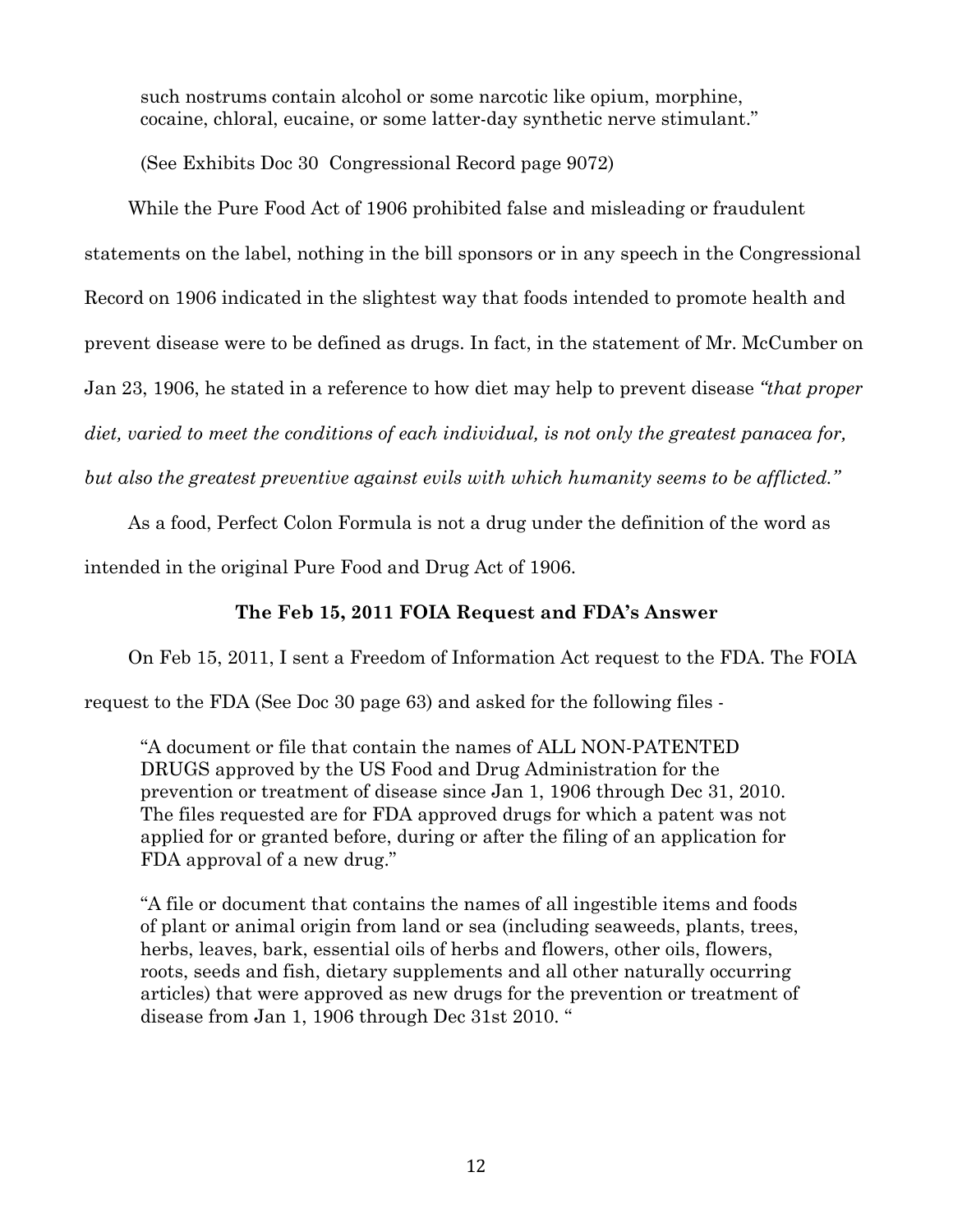### **Feb 23, 2011– the FDA's Response is as follows:**

"Records of the Food and Drug Administration began in 1938. A check of the records of the Center for Drug Evaluation and Research did not locate any files which contained non-patented drugs or ingestible items and foods of plant of (or) animal origin from land or sea."

#### **Excerpts from the Congressional Record of 1993/1994**

From Doc 109 and 109-1 in the district court

For more than 60 years, the FDA has prosecuted individuals for speech about how foods and nutritional supplements prevent or mitigate disease and has told the public, and the Federal Courts that a person who marketed drugs and unapproved new drugs did not file an IND, or a "New Drug Application." The FDA implication was very clear – that there was a path to FDA approval though the "New Drug" application approval process. However, this has turned out to be a deliberate misrepresentation of the law to the American people and to the Federal Courts.

The reason is found in 21 U.S.C.S. 355 that requires a "patent" to receive final FDA approval. Since foods and food- based nutritional supplements are not patented or patentable, this path to FDA approval is a dead end road – it leads to nowhere. On April 7, 1993, U.S. Representative Bill Richardson of New Mexico who introduced the House version of DSHEA in 1993 made the following statements to the House of Representatives.

## Rep. Bill Richardson stated:

"The FDA has repeatedly used implied health claims to prosecute dietary supplements as drugs. The regulatory framework Congress created many years ago regarding health claims works for only one type of product – synthetic patentable drugs. Dietary supplements are natural, non-patentable substances. The current \$200 million-dollar, 12 year-long drug approval process simply does not work for non-patentable products like dietary supplements."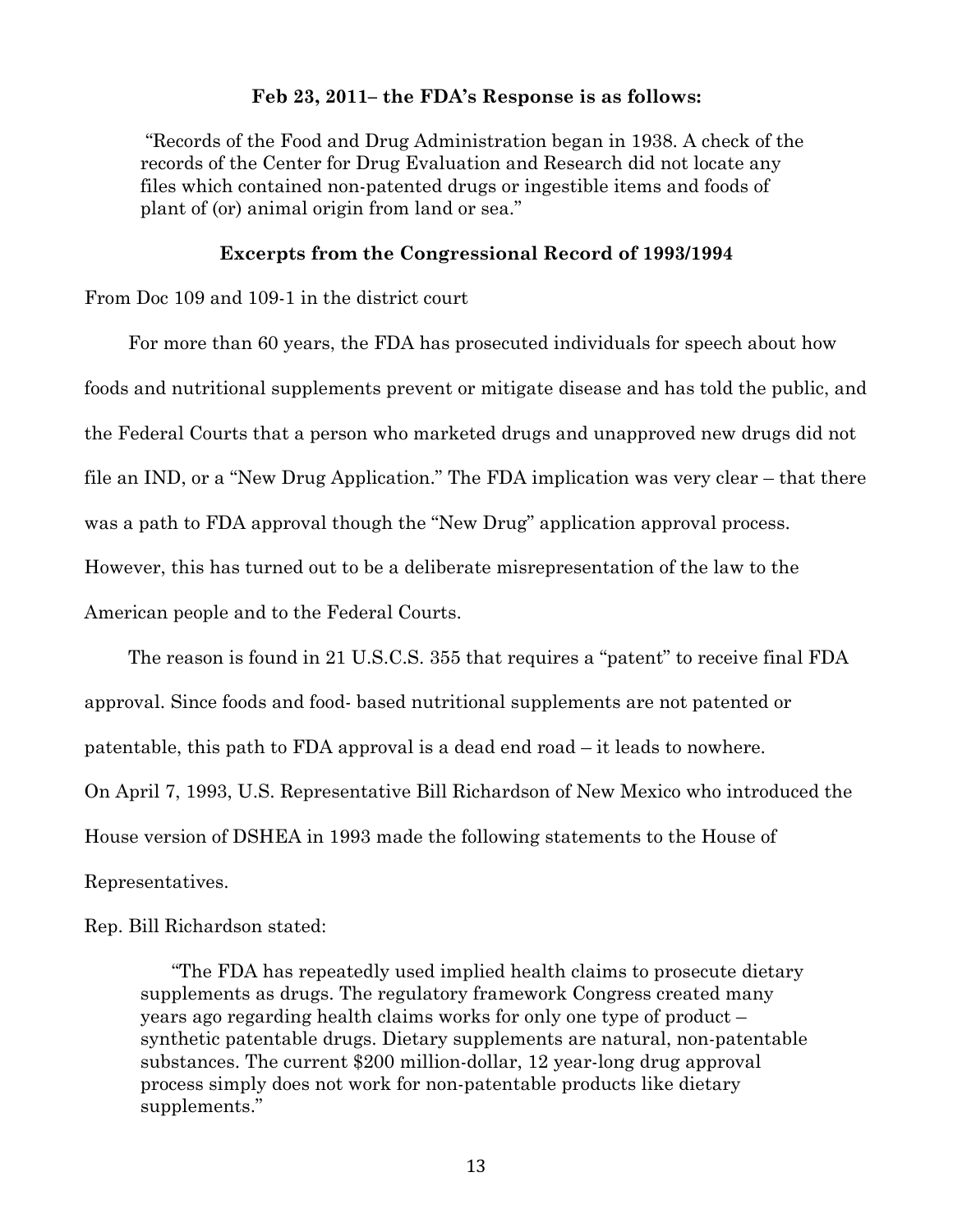April 7, 1993, Hon. Bill Richardson:

"Mr. Speaker…Many Americans are using dietary supplements in order to prevent disease and to maintain health and wellness. Scientific research findings continue to show that supplementation of certain nutrients can significantly reduce the incidence of chronic disease."

Hon Jim Cooper, who co-sponsored DSHEA, made remarks to the House on October

21, 1993

"Mr. Speaker….The FDA should not be allowed to remove safe supplements from the market, characterize them as drugs, or require a prescription for them."

Hon. Donald A Manzullo, who co-sponsored DSHEA, made remarks to the House on

November 22, 1993:

"Mr. Speaker….First, it establishes that dietary supplements are not drugs or food additives."

D. Hon. Orrin Hatch statement to the U.S. Senate on Nov. 23, 1993 places in the

Congressional Record a letter to Hon Donna E Shalala, Sec of HHS. (See Exhibit 109-1

page 1 and 2) The Letter is signed by Senator Orrin Hatch, Rep Elton Gallegly, and Rep

Bill Richardson.

It starts with -

"Dear Madam Secretary. One of your agencies, the Food and Drug Administration, has consistently demonstrated an anti-dietary supplement bias over the past three decades. That bias has threatened consumer's access both to dietary supplements and to information about the beneficial health effects of those products."

Statements of Senator Hatch and others from the Congressional Record of August 13,

1994 comments on the Senate version of DSHEA S.784.

Here is an excerpt from a statement by Hon Orrin Hatch:

"Mr. President….. As you know, S. 784 makes clear that dietary supplements are not food additives or drugs, and that the burden of proof shall be on the FDA to prove that a product is unsafe....... Under S.784, as introduced,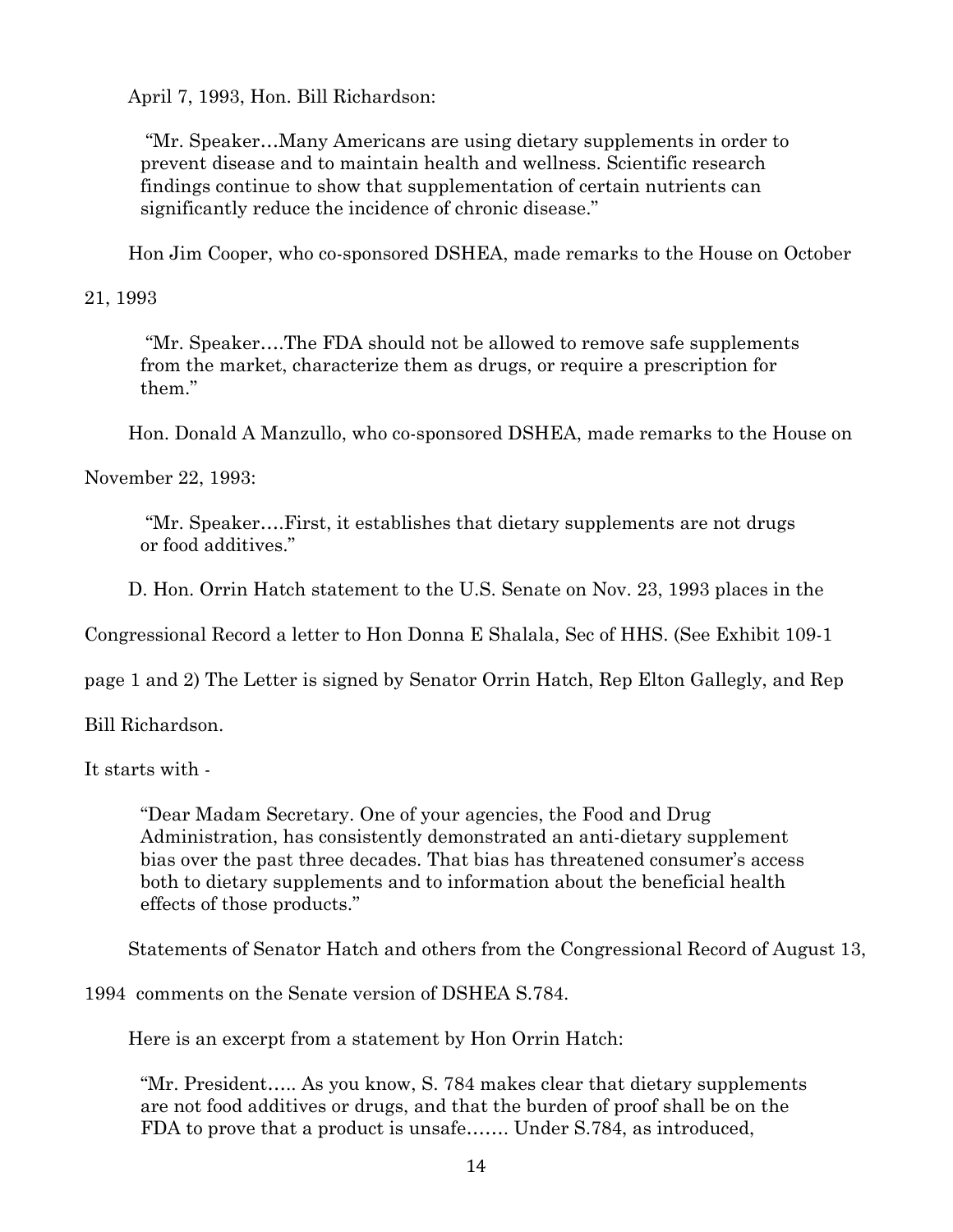dietary supplement health labeling claims would be allowed s long as they are truthful and not misleading and are based on the totality of scientific evidence. Because of FDA's bias against dietary supplement claims, I was not, and am not, comfortable in allowing the FDA the power to approve claims – simply because they won't approve claims, as history as shown." Statement of Senator Tom Harkin to the U.S. Senate on Oct 7, 1994:

### Hon Sen. Tom Harkin:

"Mr. President….I have been a long-time advocate of preventive health care. And this proposal is an important part of that. We don't have a health care system in this Nation. We have a sick care system. We spend billions patching and mending. But we flunk when it comes to helping people stay healthy in the first place. If all we do is change how we pay the bills, we're just rearranging the deck chairs on the Titanic. We're going down. The only way we'll really get costs under control is to emphasize prevention and giving people the wherewithal to stay healthy."

The Dietary Supplement Health and Education Act of 1994 was signed by President

William Jefferson Clinton On Oct 25, 1994. Since 1994, the FDA has continued to prosecute individuals for health claims for foods and dietary supplements as "drug" claims, contrary to the intent of Congress in passing DSHEA in 1994. The FDA has done this even though DSHEA has provided a regulatory framework for health claims for dietary supplements that are far less restrictive than the regulatory standard for drugs.

As the petitioner, I am seeking a review of all the Constitutional and legal arguments in this case with primary consideration of the suppression of scientific research used in commercial speech as well as lesser restrictions of commercial speech under DSHEA. I look forward to making a presentation before the court.

In addition, I discussed the pattern of the FDA over reaching its authority under subsequent amendments in 1938 (defining a new drug for safety standards), 1962 (adding efficacy to the new drug standard). In 1991, the FDA outright sabotaged the Nutrition Labeling and Education Act (NLEA) as reported in the Congressional Record of 1993 and 1994 on DSHEA and turned the meaning of the law around by 180 degrees. See Doc. 109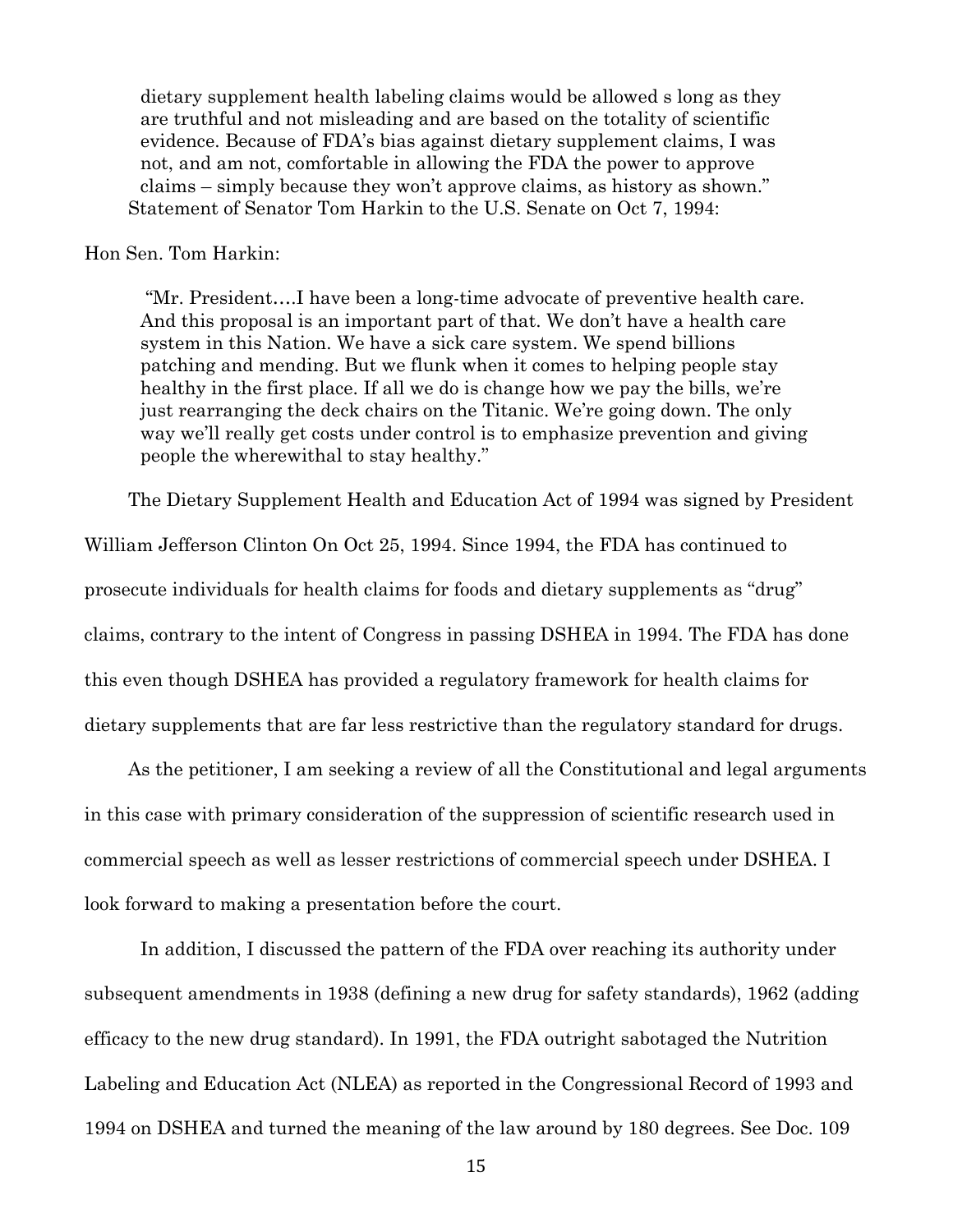and 109-1 (pages 9 and 10) for quotations and exhibits from the Congressional Record of 1993 and 1994 on why Congress wanted to pass DSHEA.

In 1994, the Dietary Supplement Health and Education Act (DSHEA) did not stop the FDA from continuing its prior practice of classifying health foods and nutritional supplements as "unapproved new drugs" by their intended use" and not as "dietary supplements" by their composition. By their actions, the FDA has continued to overrule the intent of Congress when they passed DSHEA in 1994. DSHEA was intended to protect dietary supplements from FDA's arbitrary "drug" classification.

## **Congressional Intent in passing DSHEA in 1994**

On April 7, 1993, while Senator Orrin Hatch introduced the Senate version of DSHEA, U.S. Representative Bill Richardson of New Mexico introduced the House version of DSHEA in 1993 and made the following statement in the Congressional Record -

"The FDA has repeatedly used implied health claims to prosecute dietary supplements as drugs. The regulatory framework Congress created many years ago regarding health claims works for only one type of product – synthetic patentable drugs. Dietary supplements are natural, non-patentable substances. The current 200 million- dollar, 12 year-long drug approval process simply does not work for non-patentable products like dietary supplements." (1)

If the U.S. Supreme Court agrees with Rep. Richardson, who introduced DSHEA in the House in 1993, and other members of Congress, the only issue is whether the speech about Perfect Colon Formula is truthful and based on scientific literature. (Docs 28 and 75 contain scientific articles about the role of two probiotics, L. Rhamnosus and L. Plantarum in the prevention or mitigation of food allergies.

(1) This and several other excerpts from the Congressional Record of 1993 and 1994 can be found in Doc 109-1 (filings in the district court in Milwaukee 10-CR-00253)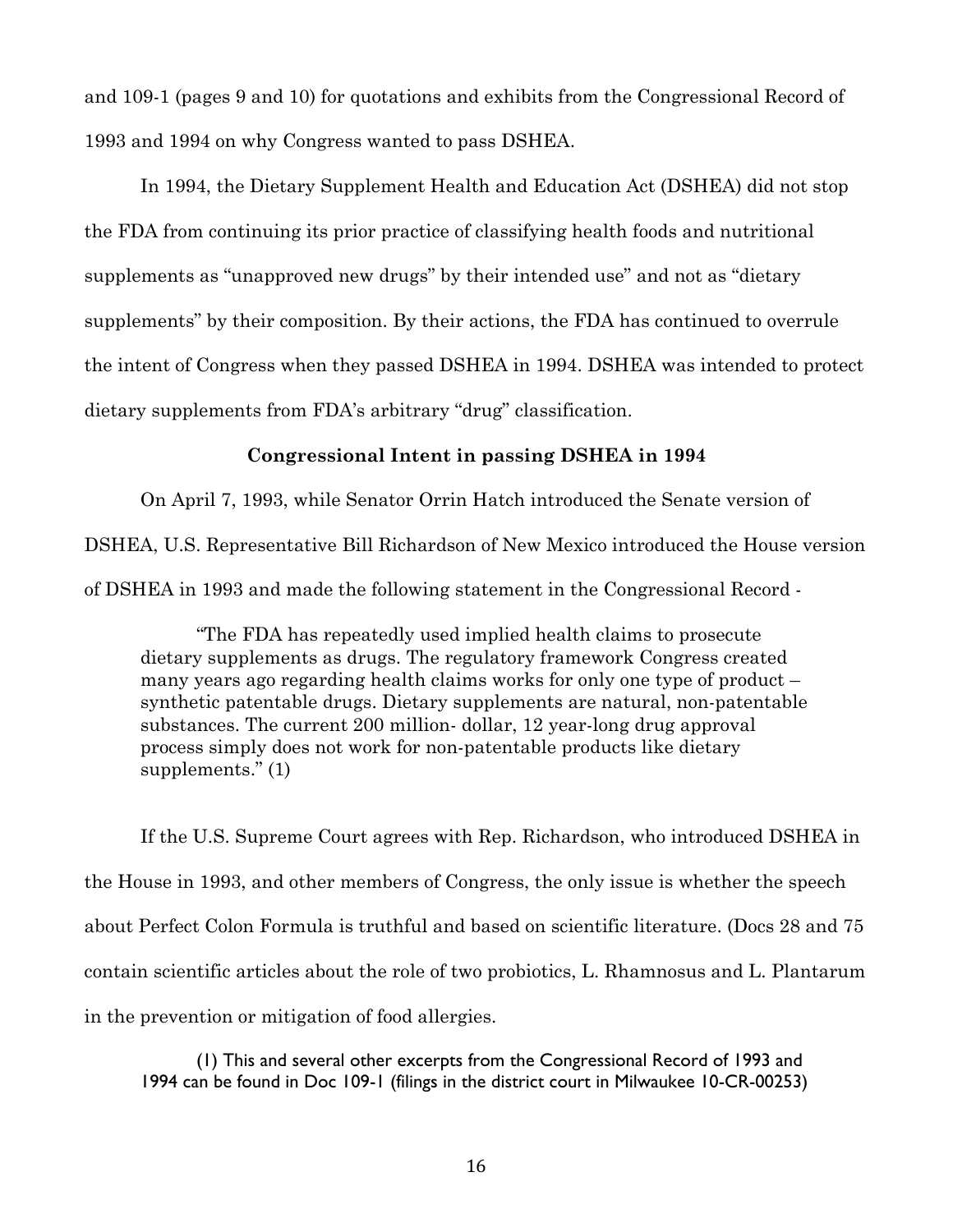These were two key ingredients in the fiber probiotic formula. Statements about these probiotics based on scientific opinion should be recognized as "commercial speech" protected under the First Amendment.

DSHEA did not stop the FDA from continuing the practice of classifying foods and dietary supplements as "Drugs" based on the dubious theory of dual classification. Under NLEA, the FDA turned the meaning of the law around 180 degrees and attempted to remove several hundred herbs, vitamins, minerals and other nutritional supplements from the market which they had intended to do until Congress intervened. See statements of Senator Orrin Hatch and others in the Congressional Record of 1993/94. (Doc 190-1)

#### **The Plea Agreement – as the law was applied, not a state of mind**

By the end of 2011, with the motion to dismiss (Doc 28) having been denied by the Magistrate, I was under increasing pressure to reach a plea agreement after receiving a threatening email from then U.S. Attorney Gordon Giampietro who said if the case went to a jury trial, and I lost, the government would ask for maximum penalties of \$100,000 in fines for each count and one year in jail. I was offered "favorable terms" of a \$100 fine and one year's probation if I pleaded guilty to just one of the 4 counts in the Information. I considered the Plea agreement "guilty" plea as how Magistrate Callahan applied the law and not as a state of mind (See my arguments in Doc.4 my Appeal brief to the 7th circuit)

A plea agreement was reached in January 2011 that allowed me the right to appeal this case based on a number of legal issues reserved within the Plea agreement plus others in Document 28, the original Motion to Dismiss. An exhibit list to Doc 28 included reprints of speeches from the Congressional Record of 1906 that proves conclusively that Congress passed the 1906 Act to empower the FDA to protect the American people from cocaine, heroin and other narcotics. Not one word can be found in the Congressional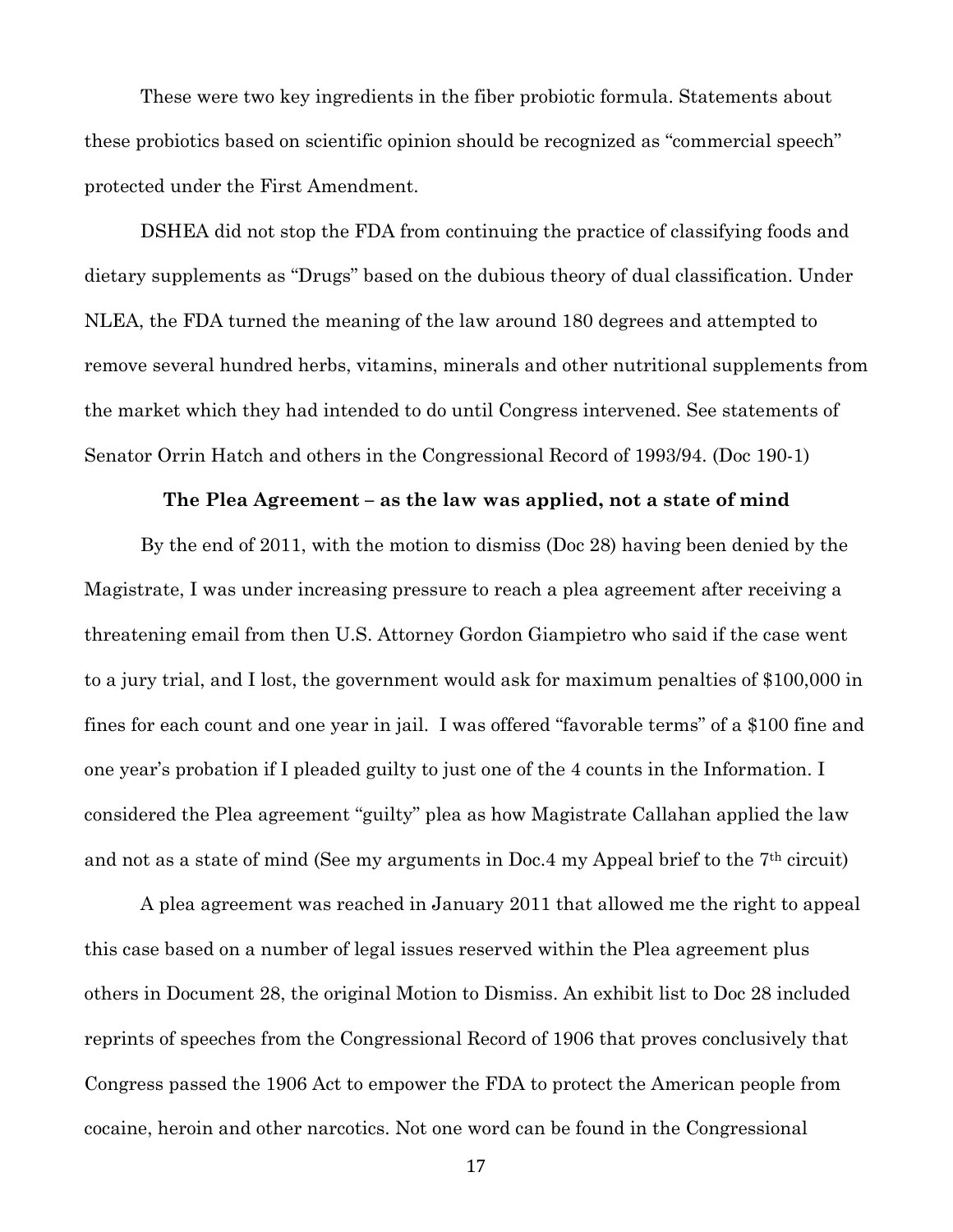Record of 1906 that support the government's position that the definition of "drug" was also intended to include food, water, fruits, vegetables, grains, herbs, and spices.

The vast expansion of the definition of "drug" is only found in early case decisions where FDA attorneys used the Federal Courts to extend the "drug" definition in an area never intended – food and water. This case challenges this expanded legal definition of "drug" to include food, herbs, fruits and vegetables and water and place them wrongly in the same category of "drugs" like cocaine, morphine, heroin, other narcotics, and secret formulas called "nostrums."

Attorneys from the Executive Branch of government used their position to pressure federal judges to expand the definition of "drug" in an area never intended by Congress. In effect, FDA attorneys use the Federal Courts as a legislative body. This violates the Doctrine of Over-breadth. The alteration of the definition of "drug" by expanding the breadth of the definition violates not only the framework of the division of powers found in the United States Constitution, it directly violates the intent of the Congress of 1906 when it passed the Pure Food Act.

From the case of Bradley v. the United States in 1920, 264 F.79 5th Cir, a series of court decisions followed like a chain of dominos over a period of 74 years to 1994. All the cases after Bradley quoted Bradley and those other cases that followed. Now, you can add 22 more years to 1994 to reach 2016 and this continuing over reach of authority. The passage of DSHEA in 1994 was to protect dietary supplements and the American people from the FDA over use and abuse of its drug classification authority.

By refusing to review the Congressional Record of 1905/1906 and 1994/1994, the lower district court and the 7<sup>th</sup> circuit have allowed the DOJ/FDA legal opinions to use a series of earlier court decisions where Federal Judges were misled by federal attorneys to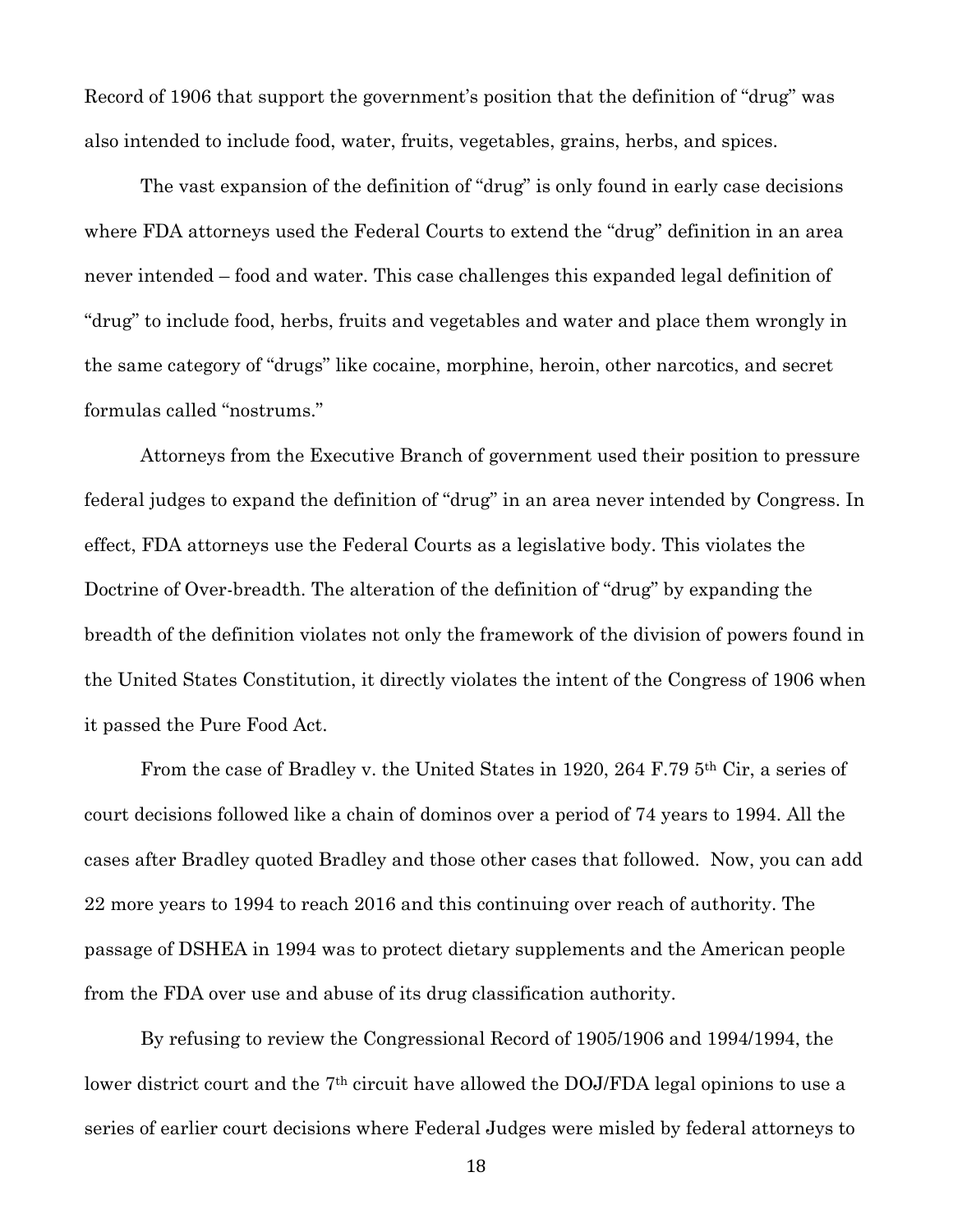bypass the First Amendment and Congressional intent while claiming in the same breath to do neither. Apparently, the DOJ/FDA are content with changing half-truths into full lies.

## **7th Circuit July 5th 2016 Decision.**

The following statement was made on page 5 of this decision:

*"the government is not prosecuting LeBeau for having made claims about his products. Rather, it is prosecuting LeBeau for his acts—his attempt to profit from the sale of a product—which he represented to have palliative properties—without having received approval to do so."*

The wording of the statement is contradictory. The 7th circuit panel states that the government is not prosecuting LeBeau *"for having made claims about his products."* If the government is not prosecuting LeBeau for the statement *"reduces food allergies"* did the government prosecute LeBeau for making a *"profit from the sale of a product – which he represented to have palliative properties – without having received approval to do so."*  What "palliative properties could the 7<sup>th</sup> circuit have possibly referred to in its statement other than "reduces food allergies," or did the 7th circuit state it was illegal for the defendant to sell a food based supplement and make a profit *"without having received approval to do so"*?

The first part of the statement was LeBeau was not prosecuted for having made claims (reduces food allergies) about his product - Perfect Colon Formula while the last part of the statement suggests that LeBeau was prosecuted for making a profit from the use of this health claim without receiving prior approval from the FDA. The 7<sup>th</sup> circuit panel says in one breath that LeBeau was not prosecuted for his speech about "Perfect Colon Formula" being "reduces food allergies", but was prosecuted for making a profit from the use of the health claim in distributing the fiber formula.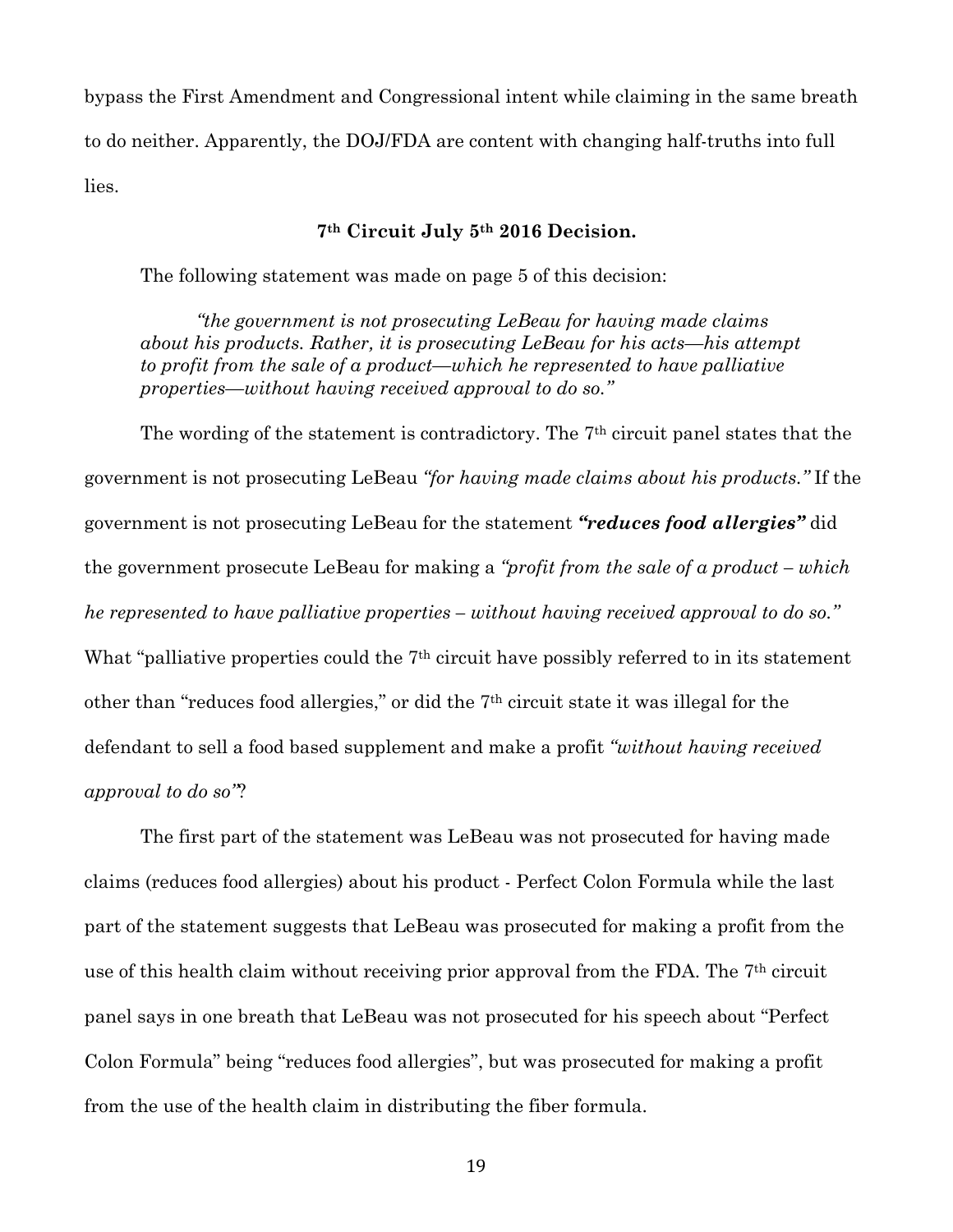However, the facts of this case starting with Doc 1, the "Information" filed on Dec 7, 2010 and the Plea Agreement make it absolutely clear that the alleged offensive conduct was "speech". The FDA/DOJ has totally failed to explain how commercial speech on the intended use of a food converts it into a drug. The government never claimed a change in the composition of Perfect Colon Formula occurred either before of after the alleged offensive conduct of the health statement "reduces food allergies."

Since I was prosecuted for the use of the health claim "reduces food allergies;" this case is clearly a First Amendment case. The issue is-not one of drugs but rather the FDA action of total suppression of scientific research used by the defendant in commercial speech about Perfect Colon Formula

Caronia was convicted for sharing scientific research not preapproved by the FDA in regards to the off label use of Zyrem, Although convicted by a jury, on appeal, the case was reversed on First Amendment grounds.

On page 9 of my Petition for En Banc I wrote:

## **The similarities of US v. Caronia and US v. LeBeau**

The similarities are that 1.) The FDA did not preapprove commercial speech that was used about either product. 2.) In both cases, the defendants asserted a defense based on the First Amendment. 3.) The alleged offense involved commercial speech about two different products either shipped, or intended for shipping in interstate commerce.

In both Caronia and in my own case, the government sought to criminalize commercial speech that was supported by scientific research and was truthful and not misleading and was publicly available at the United States National Library of Medicine. The 2nd Circuit upheld Caronia's First Amendment right to share expert scientific opinion that was truthful and not misleading about "off label" uses for Xyrem.

Although the products are different in composition, with Xyrem being a patented drug, and Perfect Colon Formula being a food supplement, both defendants share a common defense of their products by sharing of scientific research. In both cases the FDA, by criminalizing the use of commercial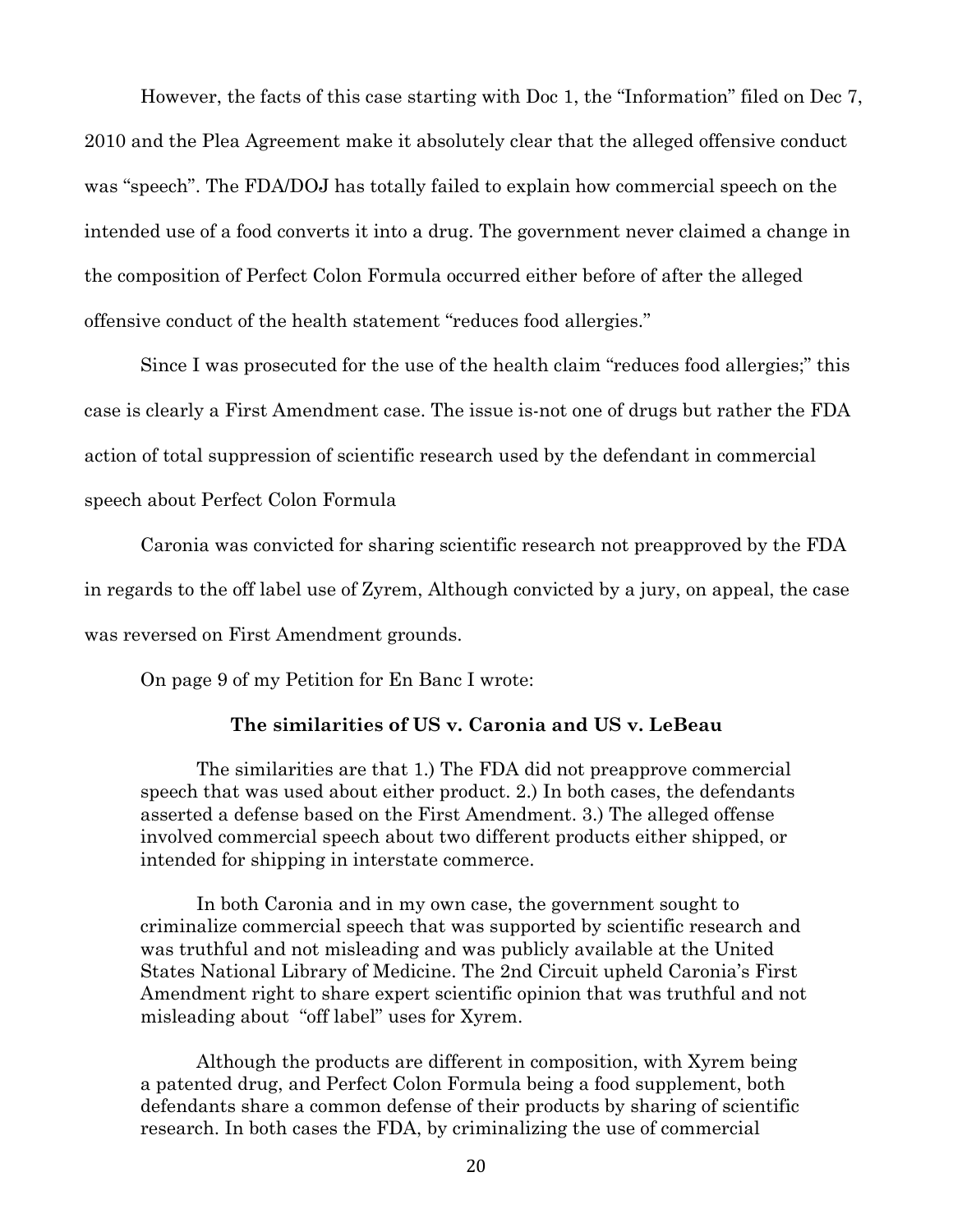speech, violated Caronia and LeBeau's First Amendment right of freedom of speech and the press.

# **Commercial Speech - Central Hudson v. Public Service Com (447 US 562)**

## **A First Amendment case on commercial speech**

The government's action is suppressing speech about Perfect Colon Formula and the continued total suppression of scientific research from the National Library of Medicine is opposed, although in a different context, in the case of Central Hudson regarding the Public Service Commission opposition to advertising by Central Hudson to promote the use of electricity at a time when energy conservation was state policy.

In Central Hudson Gas and Electric Corp v. Public Service commission of New York (447 U.S. 562) it was Held:

*(a) Although the Constitution accords a lesser protection to commercial speech than to other constitutionally guaranteed expression, nevertheless, the First Amendment protects commercial speech from unwarranted government regulation, For commercial speech to come within the First Amendment, it must concern lawful activity and not be misleading….."*

Note: LeBeau's distribution of Perfect Colon Formula as a food-based supplement was lawful activity, and the use of the term *"reduces food allergies"* was not unlawful activity as the statement was truthful and based on scientific research cited in Doc. 28 and Doc. 75 and filed in the district court.

Justice Powell also stated in Central Hudson:

*"In applying the First Amendment to this area, we have rejected the 'highly paternalistic' view that government has complete power to suppress or regulate commercial speech."*

In the same case, Justice Blackmun concurring at p. 557 stated: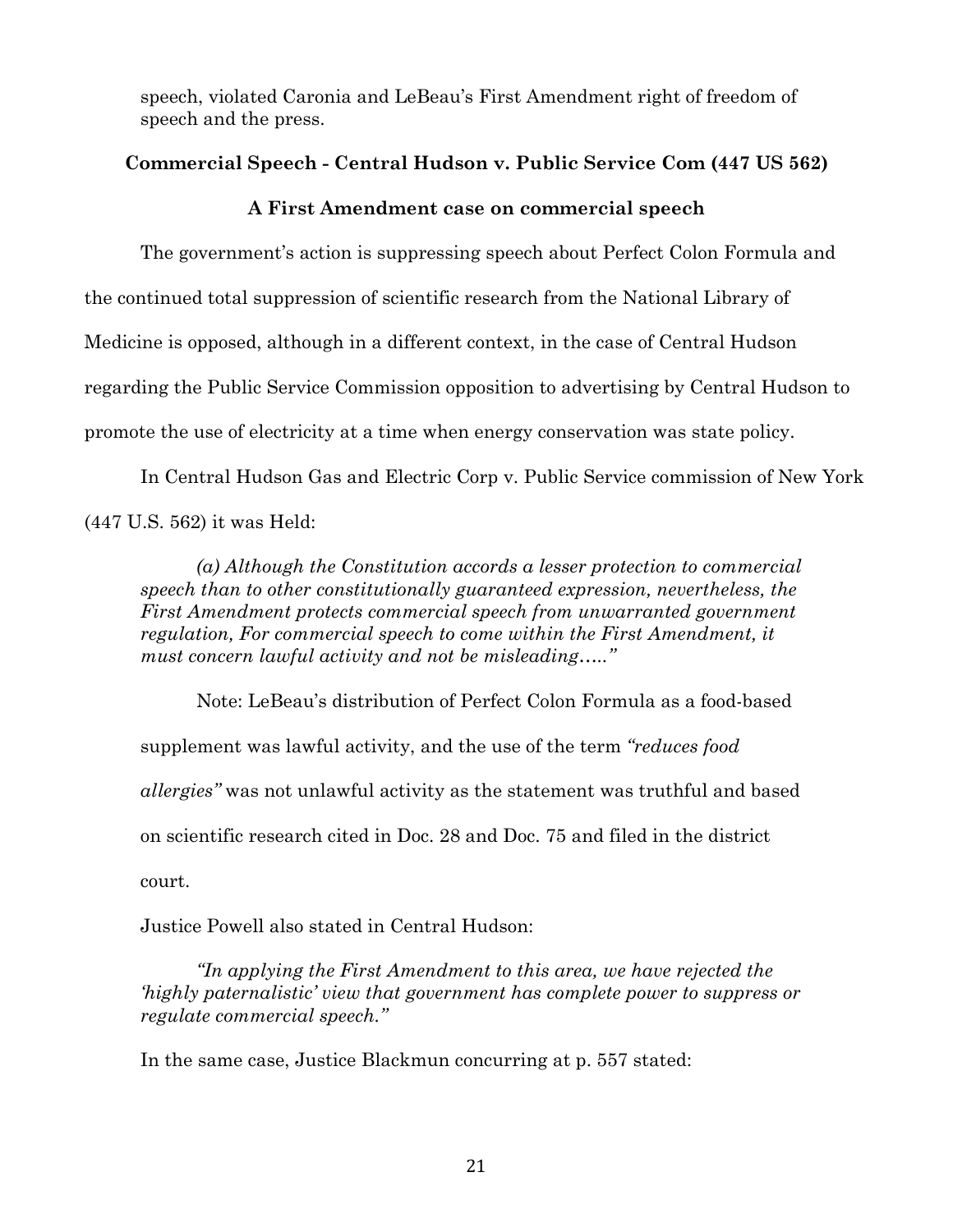*"If the first amendment guarantee means anything, it means that, absent clear and present danger, government has no power to restrict expression because of the effect its message is likely to have on the public."*

#### **Reasons for Granting this Petition for Writ of Certiorari**

1. The 7th Circuit 3 judge panel decision conflicts with a decision of the United States Supreme Court. In the case of **Central Hudson v. Public Service Com (447 US 562)**l the Supreme Court found that total suppression of commercial speech violates the First Amendment. Total suppression of scientific research used in commercial speech is current FDA policy.

2. Conflicts over the legal definition of "drug" between several court cases and the Congressional Record of 1906.

3. Conflicts between Congressional intent indicated in the Congressional Record in 1994 in passing DSHEA and the FDA's persistence in classifying food and nutritional supplements as "drugs" based on "speech" instead of their composition based on the law (DSHEA).

4. The panel decision of July 5th conflicts with the findings of the Caronia case. In "**U.S. v. Caronia 703 F. 3rd 149"** (Dec 3, 2012 2nd Circuit 2012) the 7th Circuit panel ignored the First Amendment arguments that were upheld on appeal in Caronia. In my Appeal brief, I presented my arguments on the similarity of my case and Caronia on the issue of citing scientific research and the use of it in commercial speech. It should include, if the First Amendment has any meaning at all, the right to use in "*commercial speech*" published scientific opinion, testimonials, and medical hypothesis on how food, water and other natural non-patentable remedies may affect structure, function, the prevention of disease, and other health benefits.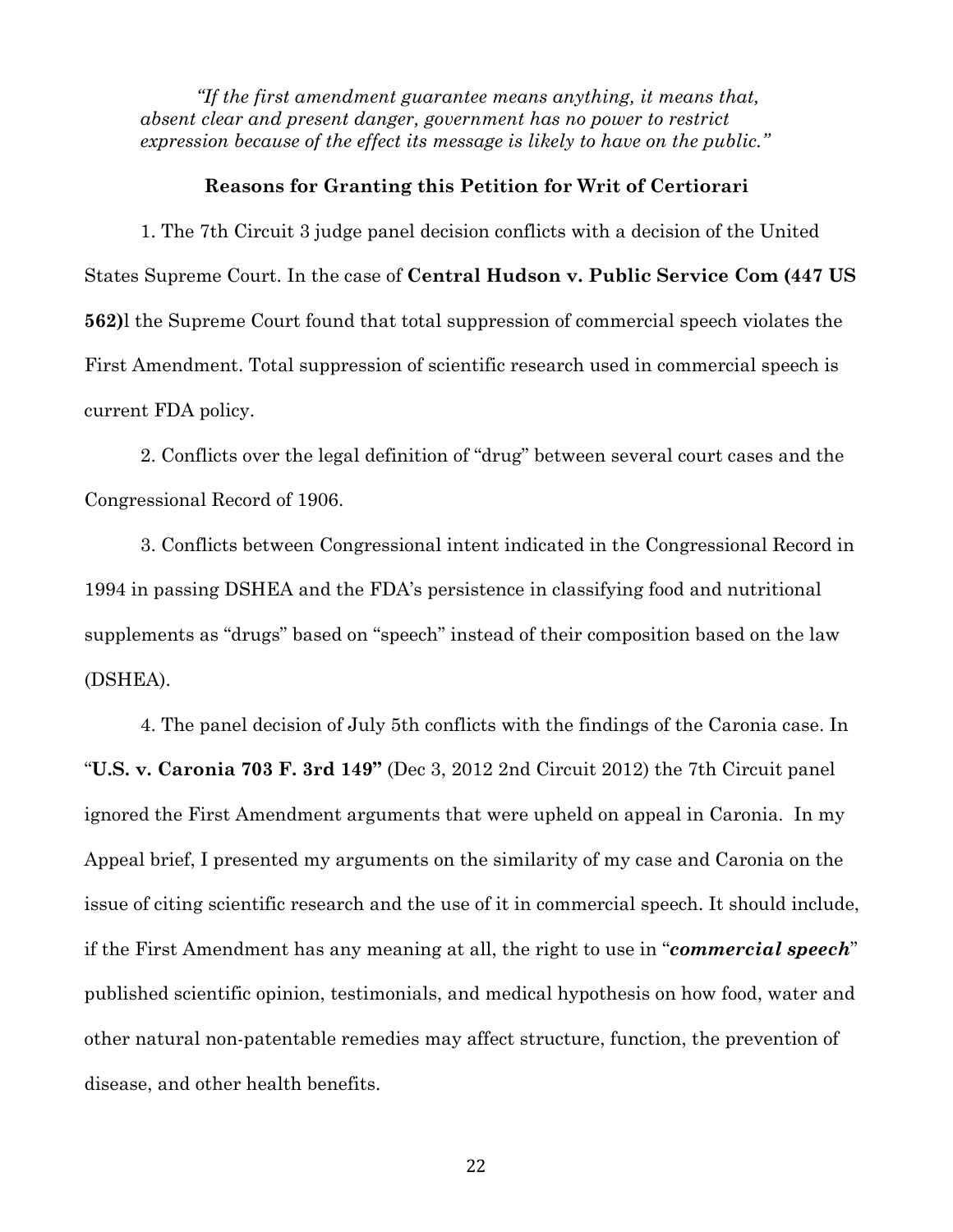Total suppression of commercial speech is not "government of the people," but a government of a privileged wealthy class, millionaires, billionaires, banks, and big drug companies who are major donors to the campaign coffers of politicians. Suppression of speech and restraint of trade is tyranny. Tyranny does not belong in a free society.

5. **The financial benefits of this case has national importance.** Since the passage of the Affordable Health Care Act, the cost of insurance has skyrocketed. The beneficiaries of "Obamacare" have been the very poor who receive free health care, and for persons with preexisting condition. No doubt, those with pre-existing conditions and persons living in poverty needed this government intervention. However, everyone else, including the middle class, has had insurance premiums double and even triple since the passage of Affordable Health Care Act.

The economic burdens placed on the shoulders of the middle class would be reduced substantially if government policy emphasized prevention of major illnesses. Prevention requires education. Education is blocked if the dissemination of scientific research is deemed illegal. This can be achieved with a decision of the U.S. Supreme Court that recognizes that defining a drug by intent alone directly suppresses commercial speech and is counter to the very purpose of the First Amendment. If the Supreme Court finds that a drug must have the material "**composition of a drug**" to be a drug, it will end the continuing violation of First Amendment rights of commercial speech. It will remove FDA's regulatory padlock from the National Library of Medicine.

The public will become more educated about the relationship between food and their health and will be able to make better-informed choices and decisions. By supporting the opinion of the 2nd Circuit in the Caronia decision, it will also free up both patented and generic drug manufacturers to share current scientific opinion about the drugs they

23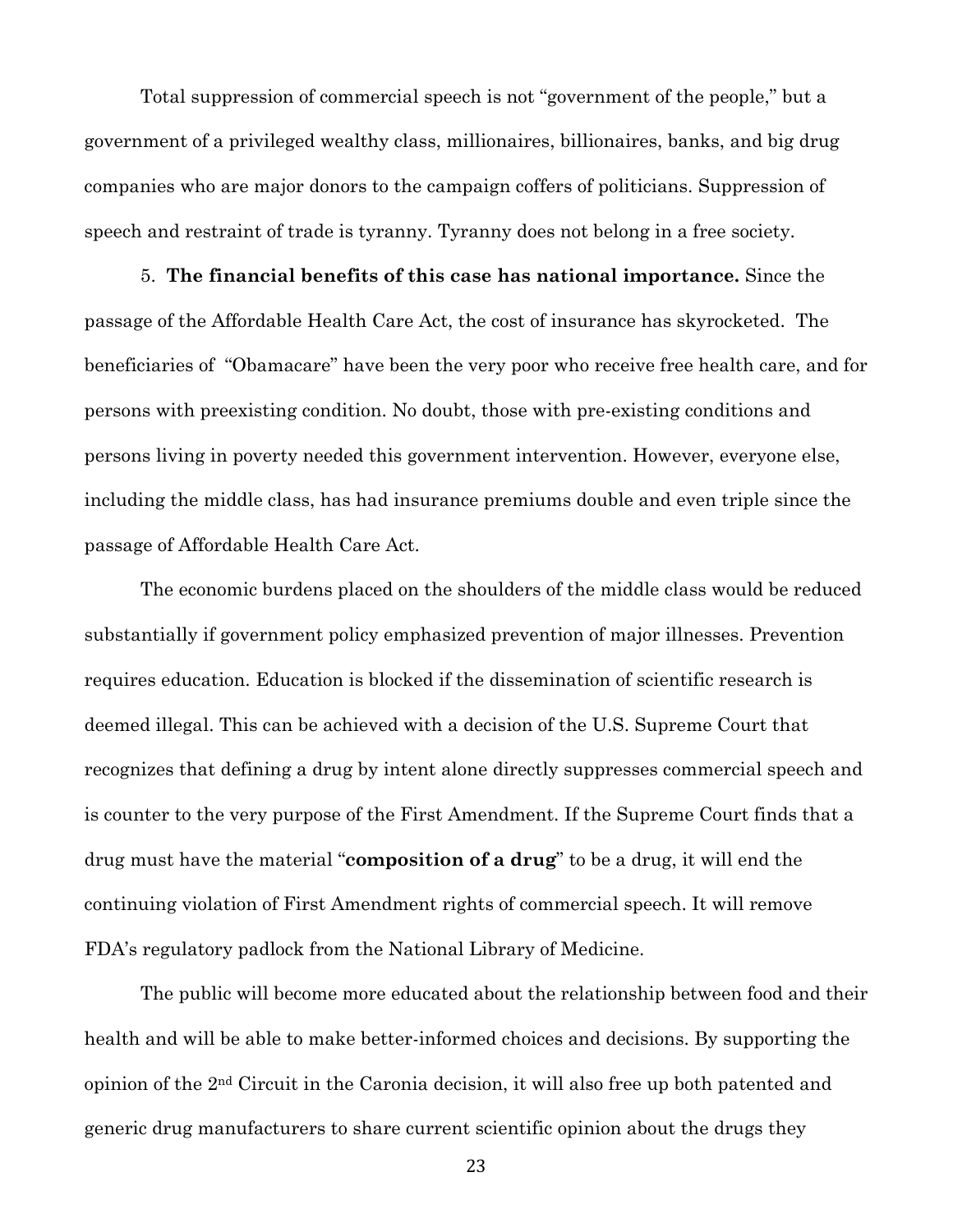manufacture and distribute them without the expense and delay of seeking government approval of commercial speech through the New Drug Application process.

New information will flow from scientific research to the public from manufacturers of patented drugs, generic drugs, dietary supplement manufacturers, food distributors and other non-patentable natural remedies. These basic changes in how the law is applied will level the playing field for all and protect the right of manufacturers and distributers to state the intended use of their respective products and cite scientific research in commercial speech.

With over 100 million people using dietary supplements, health foods, patented and generic drugs, getting the federal government out of the way in stopping the flow of scientific research and opinion would be in everybody's interest. Because of its national importance in the potential release of millions of scientific studies from the National Library of Medicine, and other published and unpublished studies, this case has national importance and should be certified for review.

## **Conclusion**

For all the foregoing reasons, Petitioner asks the U.S. Supreme Court to certify this case for review. Thank you for your consideration of this request.

Dated this 13th day of October, 2016

Conrad E LeBeau Pro Se 2003 S 96th St West Allis WI 53227

24